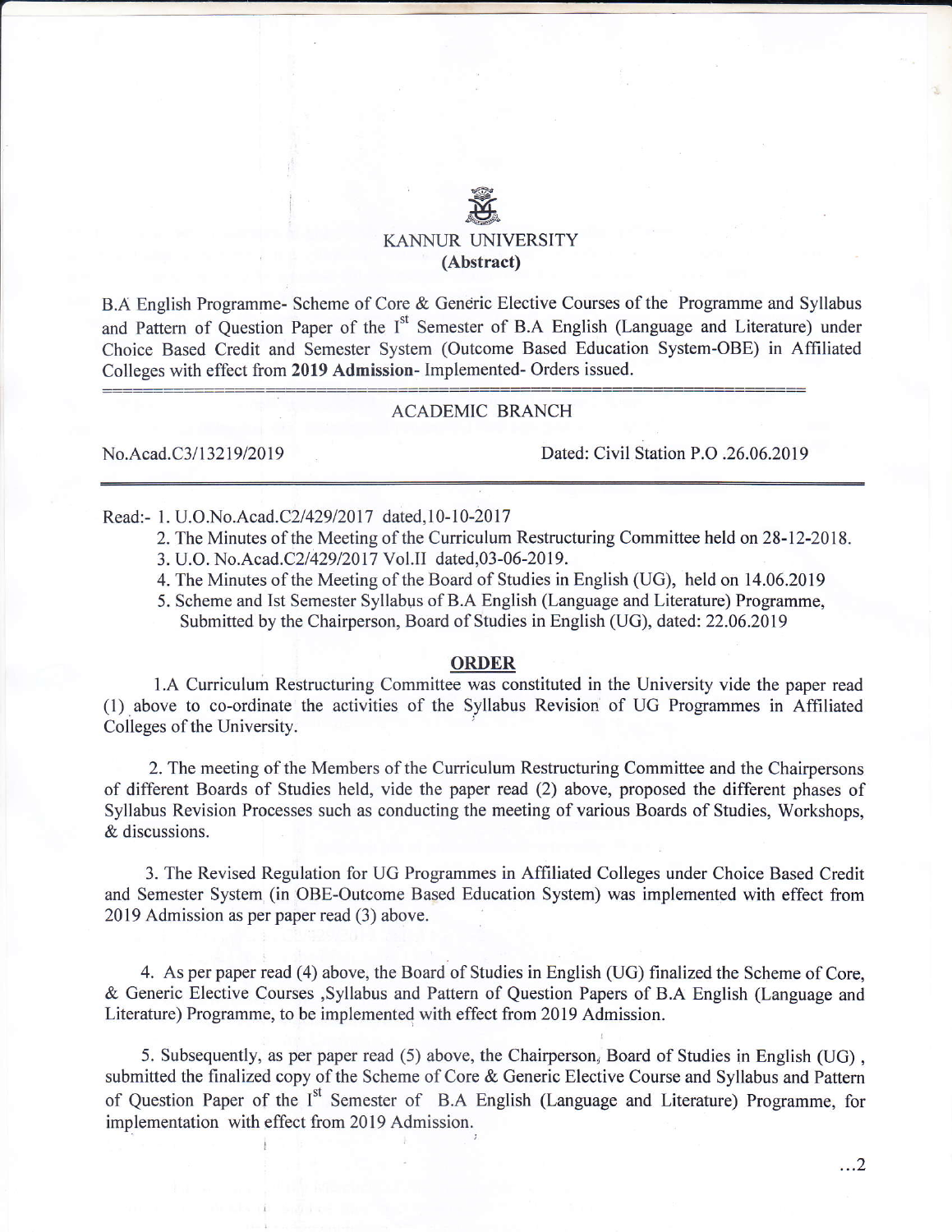6. The Vice Chancellor, after considering the matter in detail and in exercise of the powers of the Academic Council conferred under Section 11(1) of Kannur University Act 1996 and all other enabling provisions read together with, accorded sanction to implement the Scheme of Core & Generic Elective Courses and Syllabus and Pattern of Question Papers of the I<sup>st</sup> Semester of B.A English (Language and Literature) Programme under Choice Based Credit and Semester System (in OBE-Outcome Based Education System) in the Affitiated Colleges under the University with effect from 2019 Admission, subject to reporting to the Academic Council.

7. The Scheme of Core & Generic Elective Courses and Syllabus and Pattern of Question Paper of the I<sup>st</sup> Semester of B.A English (Language and Literature) Programme, are uploaded in the University Website (www.kannuruniversity.ac.in)

Orders are issued accordingly.

sd/- DEPUTY REGISTRAR(ACADEMIC) FoT REGISTRAR

To The Principals of Colleges offering B.A English Programme

Copy to:- 1. The Examination Branch (through PA to CE)

2. The Chairperson, Board of Studies in English (UG)

3. PS to VC/PA to PVC/PA to Registrar.

4. DR/AR-I/ARII (Academic)

5. The Computer Programmer (for uploading in the website)

6. SF/DF/FC

.

Forwarded/By Order

SECTION OFFICER

For more details log on to www.kannuruniversity.ac.in

-2-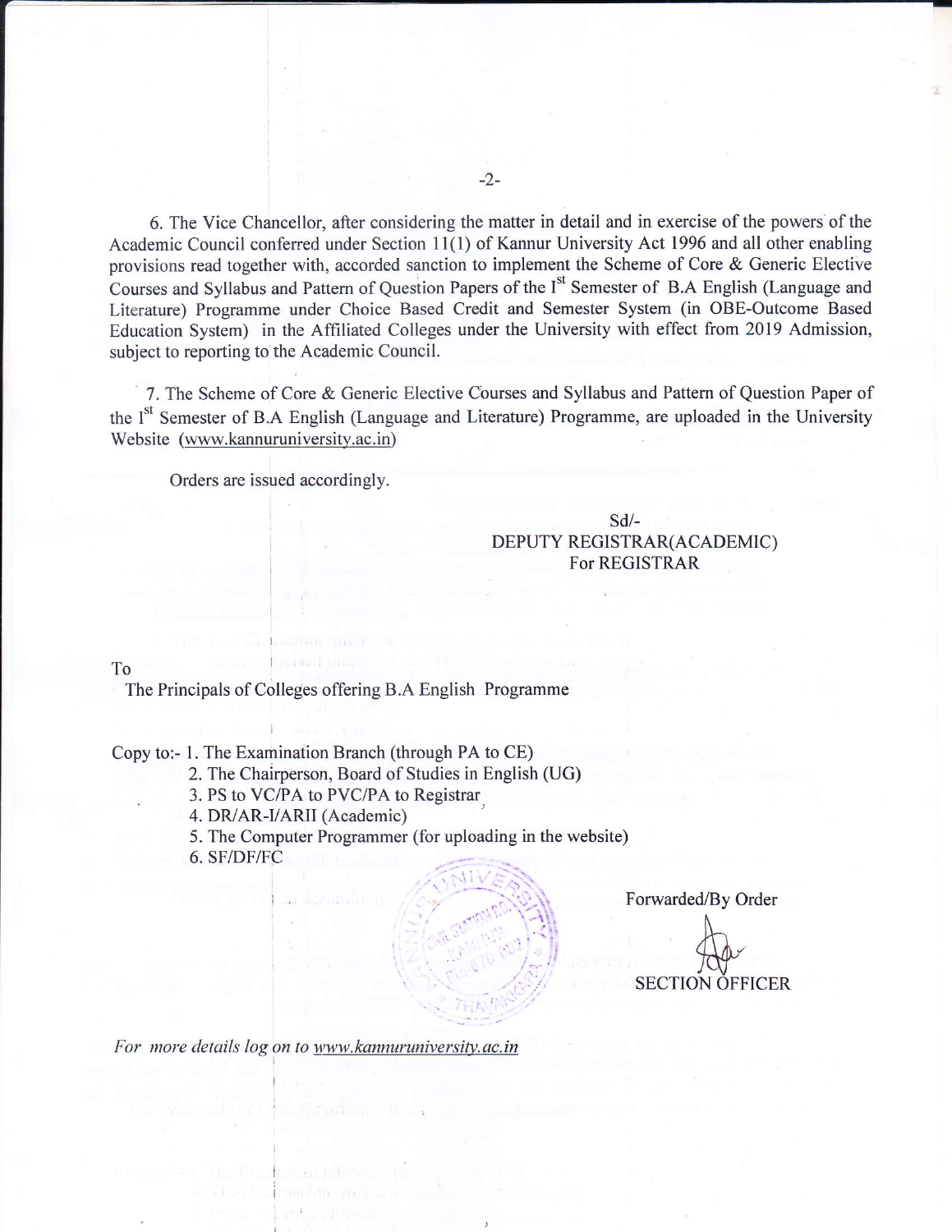

# **KANNUR UNIVERSITY**

# **BOARD OF STUDIES IN ENGLISH (U.G.)**

# **SYLLABUS OF CORE COURSES OF B.A ENGLISH LANGUAGE AND LITERATURE** PROGRAMME **AND GENERIC ELECTIVE COURSES**

**CHOICE BASED CREDIT AND SEMESTER SYSTEM** 

**(2019 ADMISSION ONWARDS)**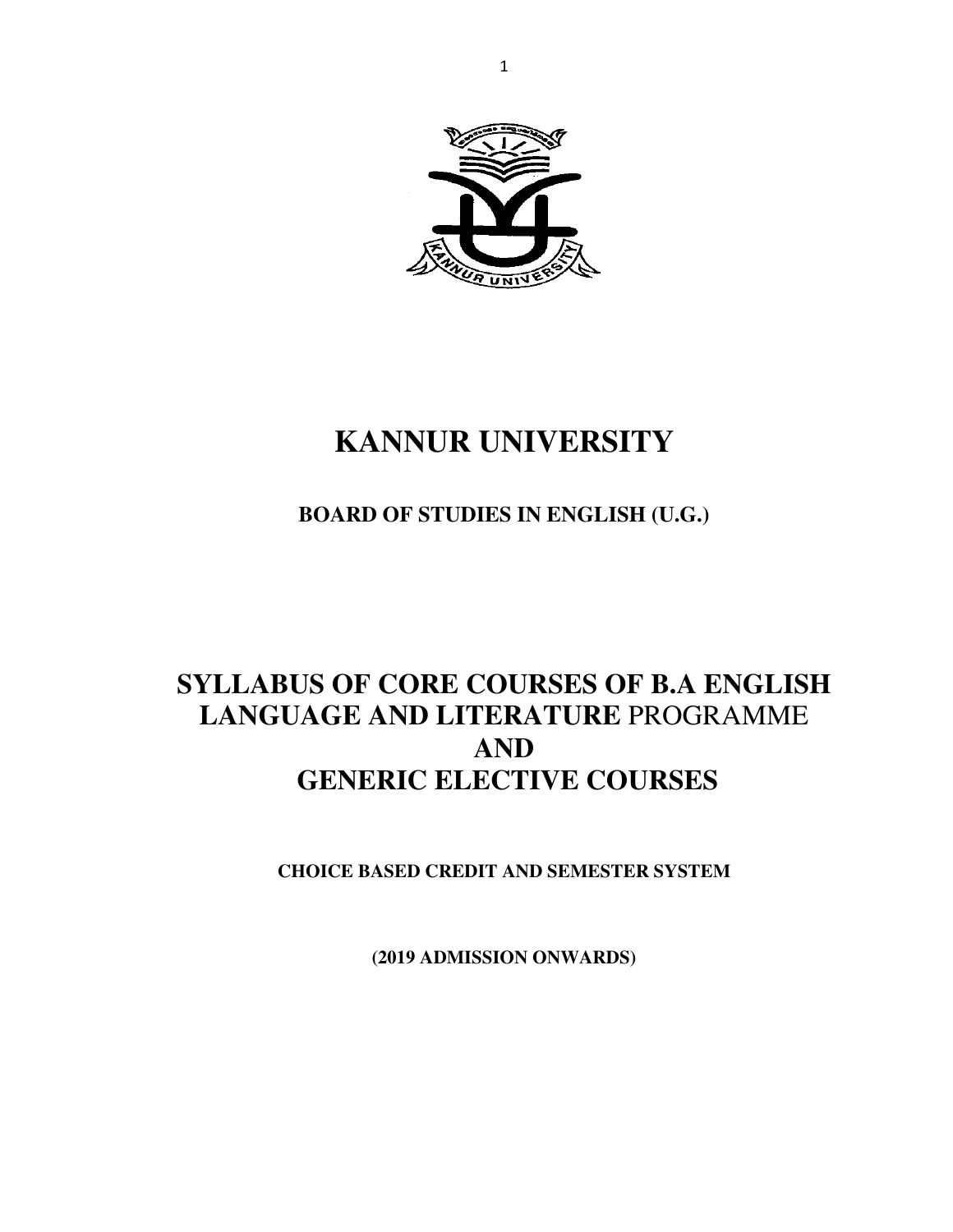# **KANNUR UNIVERSITY VISION AND MISSION STATEMENTS**

**Vision:**To establish a teaching, residential and affiliating University and to provide equitable and just access to quality higher education involving the generation, dissemination and a critical application of knowledge with special focus on the development of higher education in Kasargode and Kannur Revenue Districts and the ManandavadyTaluk of Wayanad Revenue District.

#### **Mission:**

- $\triangleright$  To produce and disseminate new knowledge and to find novel avenues for application of such knowledge.
- $\triangleright$  To adopt critical pedagogic practices which uphold scientific temper, the uncompromised spirit of enquiry and the right to dissent.
- $\triangleright$  To uphold democratic, multicultural, secular, environmental and gender sensitive values as the foundational principles of higher education and to cater to the modern notions of equity, social justice and merit in all educational endeavors.
- $\triangleright$  To affiliate colleges and other institutions of higher learning and to monitor academic, ethical, administrative and infrastructural standards in such institutions.
- $\triangleright$  To build stronger community networks based on the values and principles of higher education and to ensure the region's intellectual integration with national vision and international standards.To associate with the local self-governing bodies and other statutory as well as nongovernmental organizations for continuing education and also for building public awareness on important social, cultural and other policy issues.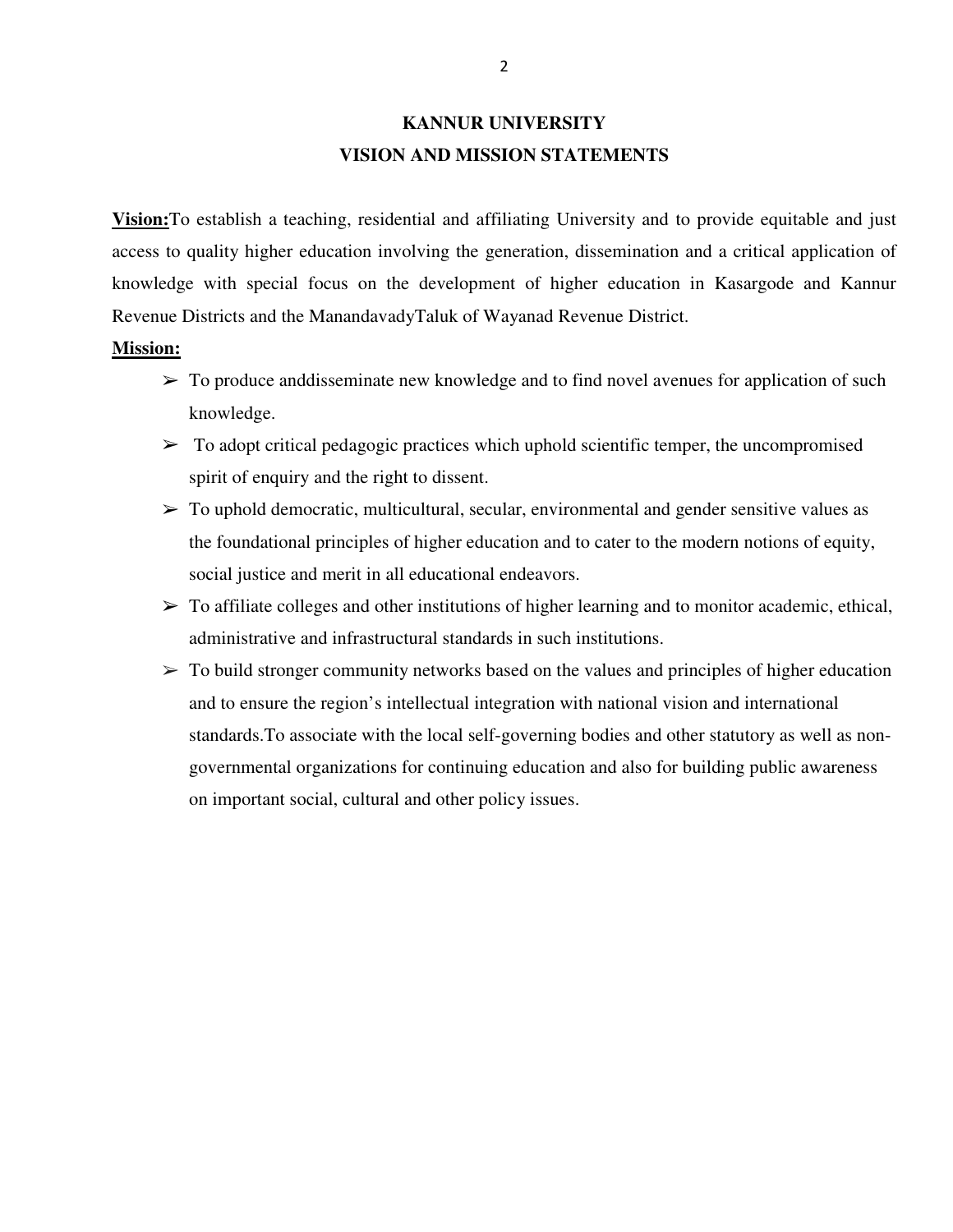# **Kannur University**

# **Programme Outcomes (PO)**

## **PO 1.Critical Thinking:**

1.1. Acquire the ability to apply the basic tenets of logic and science to thoughts, actions and interventions.

1.2. Develop the ability to chart out a progressive direction for actions and interventions by learning to recognize the presence of hegemonic ideology within certain dominant notions.

 1.3 Develop self-critical abilities and also the ability to view positions, problems and social issues from plural perspectives.

# **PO 2.Effective Citizenship:**

2.1. Learn to participate in nation building by adhering to the principles of sovereignty of the nation, socialism, secularism, democracy and the values that guide a republic.

2.2. Develop and practice gender sensitive attitudes, environmental awareness, empathetic social awareness about various kinds of marginalisation and the ability to understand and resist various kinds of discriminations.

2.3. Internalise certain highlights of the nation's and region's history. Especially of the freedom movement, the renaissance within native societies and the project of modernisation of the post-colonial society.

### **PO 3.Effective Communication:**

3.1. Acquire the ability to speak, write, read and listen clearly in person and through electronic media in both English and in one Modern Indian Language

3.2. Learn to articulate, analyse, synthesise, and evaluate ideas and situations in a well-informed manner. 3.3. Generate hypotheses and articulate assent or dissent by employing both reason and creative thinking.

### **PO 4.Interdisciplinarity:**

4.1. Perceive knowledge as an organic, comprehensive, interrelated and integrated faculty of the human mind.

4.2. Understand the issues of environmental contexts and sustainable development as a basic interdisciplinary concern of all disciplines.

4.3. Develop aesthetic, social, humanistic and artistic sensibilities for problem solving and evolving a comprehensive perspective.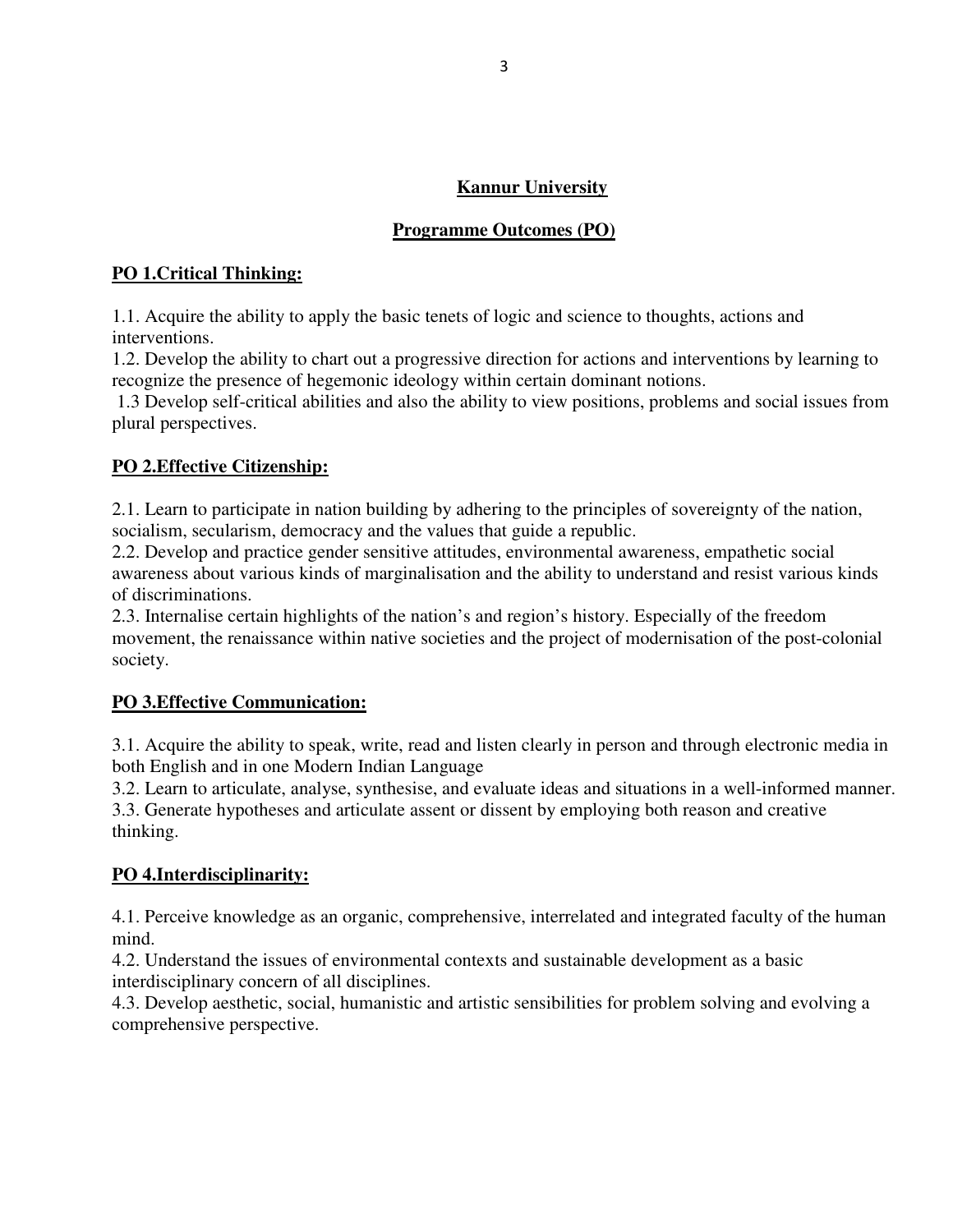# **Programme Specific Outcomes for BA in English Language and Literature**

PSO 1.Understand the historical contexts behind the origin and development of English literature with a special focus on various movements and the important works belonging to such movements.

PSO 2. Understand the current methodological issues in the study of literature and apply various reading strategies employed to selected literary as well as cultural texts.

PSO 3. Understand and apply the extended meaning of "English Literature" to various post-colonial and other writings in English.

PSO 4. Understand the basics of disciplines like Film Studies, Culture Studies, Fine Arts, Women's Writing, Dalit Writings, Post-colonial writing, Indian writing in English, Malayalam Literature and Literatures in Translation.

PSO 5. Understand and appreciate the interdisciplinary links that literary studies have with disciplines like Philosophy, History, Political Science, Sociology, Anthropology and the Sciences.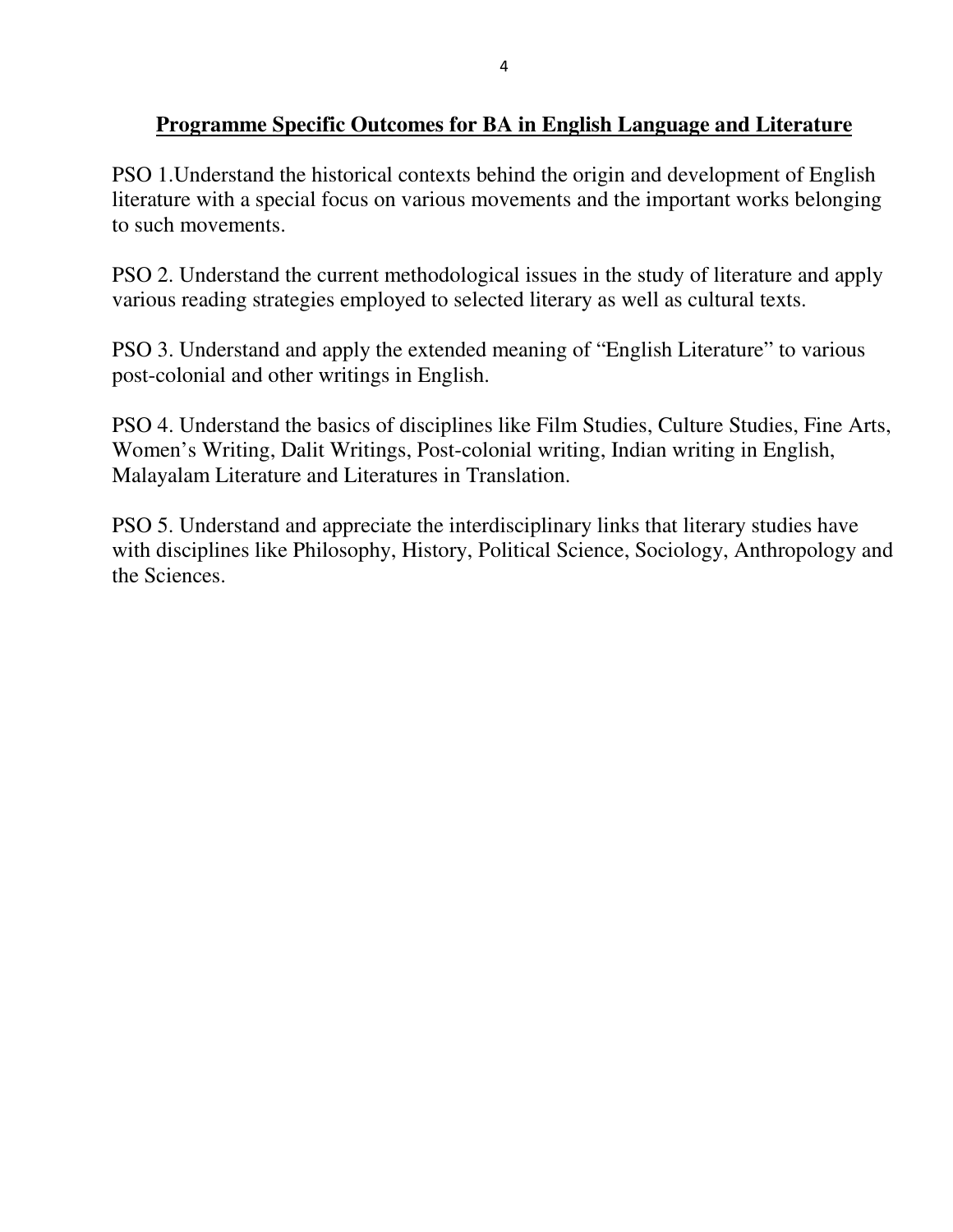### **KANNUR UNIVERSITY**

### **B.A ENGLISH PROGRAMME PROGRAMME**

#### COURSE AND CREDIT DISTRIBUTION STATEMENT

| <b>Courses</b>                             | <b>No of Courses</b> |                |    | <b>Credit</b>  |
|--------------------------------------------|----------------------|----------------|----|----------------|
| English Common Course (ECC)                |                      | 6              |    | 22             |
| <b>Additional Common Course (ACC)</b>      |                      | 4              |    | 16             |
| <b>Core Course</b>                         | 15                   | 16             | 60 | 64             |
| Discipline Elective Core Course (DSEC)     | 1                    |                | 4  |                |
| <b>Complimentary Elective Course (CEC)</b> |                      | 4              |    | 16             |
| Generic Elective Course (GEC)              |                      | $\overline{2}$ |    | $\overline{2}$ |
| <b>Total</b>                               |                      | 32             |    | 120            |

#### **KANNUR UNIVERSITY**

### **B.A ENGLISH PROGRAMME PROGRAMME**

### **WORK AND CREDIT DISTRIBUTION STATEMENT**

| <b>Semester</b> | <b>Course Title</b>                                              | <b>Credits</b> | <b>Hours</b><br>per |    | <b>Marks</b> |              |
|-----------------|------------------------------------------------------------------|----------------|---------------------|----|--------------|--------------|
|                 |                                                                  |                | week                | CE | <b>ESE</b>   | <b>TOTAL</b> |
|                 | English Common Course-I                                          | $\overline{4}$ | 5                   | 10 | 40           | 50           |
|                 | English Common Course-II                                         | 3              | $\overline{4}$      | 10 | 40           | 50           |
| I               | <b>Additional Common</b><br>Course-I                             | $\overline{4}$ | 4                   | 10 | 40           | 50           |
|                 | <b>Complementary Elective</b><br>Course-1                        | $\overline{4}$ | 6                   | 10 | 40           | 50           |
|                 | Core Course-I- Malayalam<br>Literature in English<br>Translation | 5              | 6                   | 10 | 40           | 50           |
| $\bf{II}$       | English Common Course-<br>H                                      | $\overline{4}$ | 5                   | 10 | 40           | 50           |
|                 | English Common Course-<br>IV                                     | 3              | 4                   | 10 | 40           | 50           |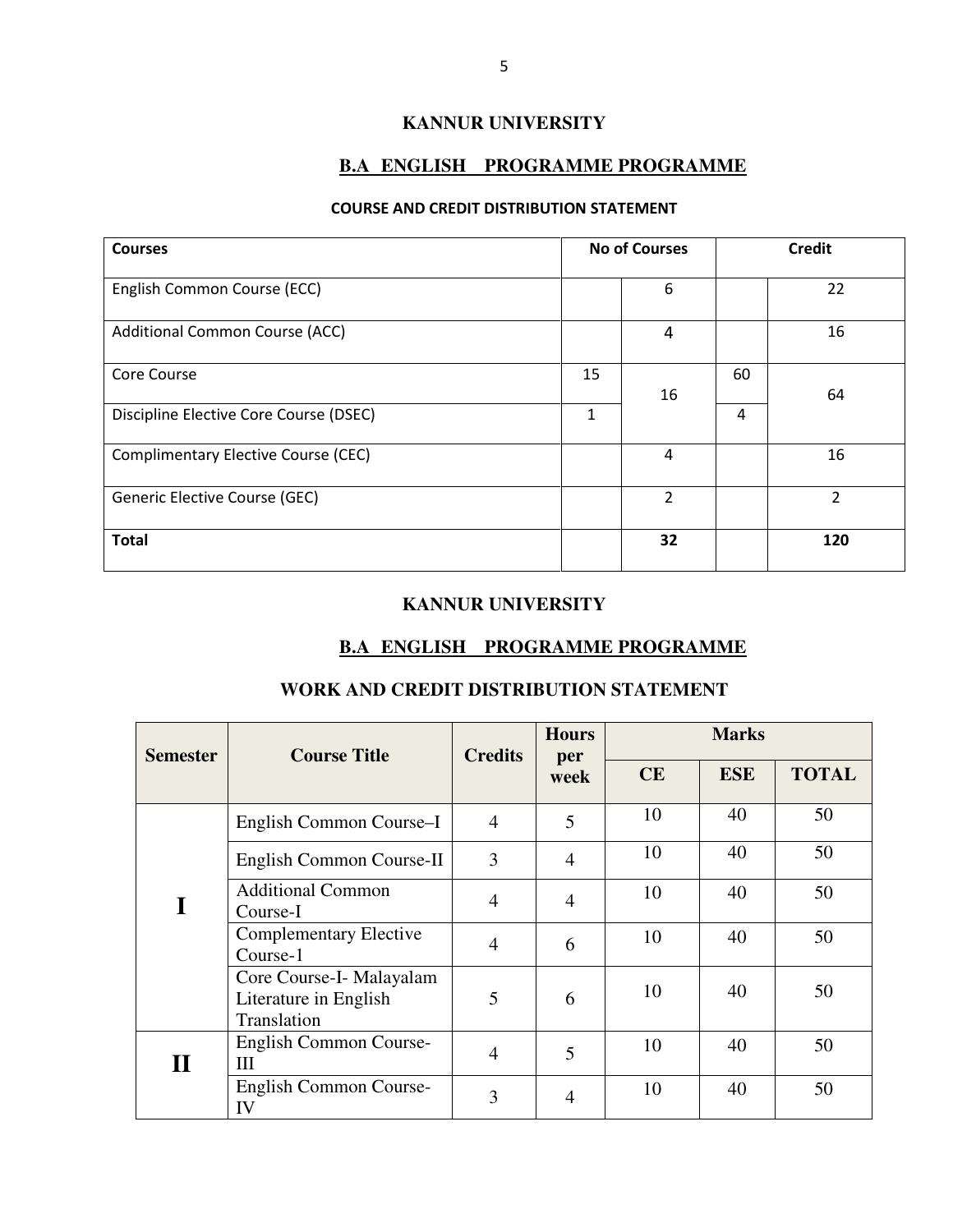|                         | <b>Additional Common</b>                                                                | $\overline{4}$ | $\overline{4}$ | 10 | 40 | 50 |
|-------------------------|-----------------------------------------------------------------------------------------|----------------|----------------|----|----|----|
|                         | Course-II<br><b>Complementary Elective</b><br>Course-II                                 | $\overline{4}$ | 6              | 10 | 40 | 50 |
|                         | Core Course-II- Academic<br>Writing, Methodology and<br>Research Project                | 5              | 6              | 10 | 40 | 50 |
|                         | English Common Course-<br>IV                                                            | $\overline{4}$ | 5              | 10 | 40 | 50 |
|                         | <b>Additional Common</b><br>Course-III                                                  | $\overline{4}$ | 5              | 10 | 40 | 50 |
|                         | <b>Complementary Elective</b><br>Course-III                                             | $\overline{4}$ | 6              | 10 | 40 | 50 |
| Ш                       | Core Course III- Old<br><b>English to Medieval</b><br>English Literature (500-<br>1500) | 3              | $\overline{4}$ | 10 | 40 | 50 |
|                         | Core Course-IV-<br>Renaissance and<br><b>Restoration Literatures</b><br>$(1485 - 1780)$ | $\overline{4}$ | 5              | 10 | 40 | 50 |
|                         | English Common Course<br>VI                                                             | $\overline{4}$ | 5              | 10 | 40 | 50 |
|                         | <b>Additional Common</b><br>Course-IV                                                   | $\overline{4}$ | 5              | 10 | 40 | 50 |
| IV                      | <b>Complementary Elective</b><br>Course-IV                                              | $\overline{4}$ | 6              | 10 | 40 | 50 |
|                         | Core Course-V-The<br>Romantic Period (1780-<br>1832)                                    | $\overline{4}$ | 5              | 10 | 40 | 50 |
|                         | Core Course VI-The<br>Victorian Period (1832-<br>1901)                                  | 3              | $\overline{4}$ | 10 | 40 | 50 |
|                         | Core Course VII- The<br><b>Early Twentieth Century</b><br>$((1901-1939))$               | $\overline{4}$ | 6              | 10 | 40 | 50 |
| $\overline{\mathbf{V}}$ | Core Course VIII- The<br>Late Twentieth and<br>Twenty-First<br>Centuries(1939-2018)     | 5              | 6              | 10 | 40 | 50 |
|                         | Core Course IX- Post<br>colonial Literatures in<br>English                              | 5              | 6              | 10 | 40 | 50 |
|                         | Core Course X- Linguistics                                                              | $\overline{4}$ | 5              | 10 | 40 | 50 |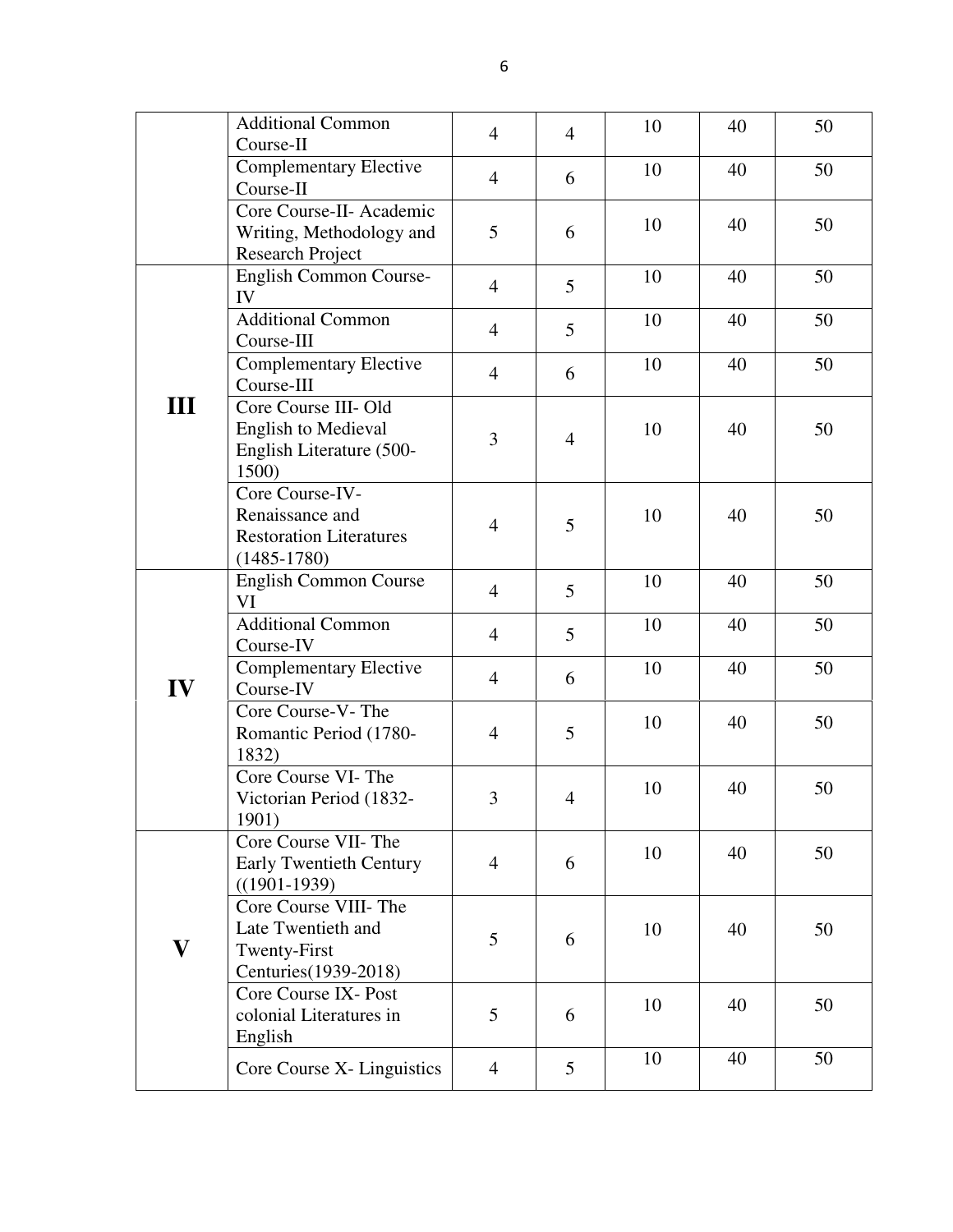|              | Core Course XI- Project                             | $\overline{2}$ |                | 5  | 20 | 25   |
|--------------|-----------------------------------------------------|----------------|----------------|----|----|------|
|              | Generic Elective Course                             | $\overline{2}$ | 2              | 5  | 20 | 25   |
|              | Core Course XII - Critical<br>Theory                | 5              | 6              | 10 | 40 | 50   |
|              | Core Course XIII-<br>Women's Writing                | $\overline{4}$ | 5              | 10 | 40 | 50   |
| VI           | Core Course XIV-Indian<br>Writing in English        | 3              | $\overline{4}$ | 10 | 40 | 50   |
|              | Core Course XV- Film<br><b>Studies</b>              | $\overline{4}$ | 5              | 10 | 40 | 50   |
|              | Core Course XVI-<br>Discipline Specific<br>Elective | 4              | 4              | 10 | 40 | 50   |
| <b>TOTAL</b> |                                                     | 120            | 150            |    |    | 1500 |

 **TOTAL CREDIT (Sum of total credits of all semester): 120** 

TOTAL MARKS (Sum of total marks of all semester): 1500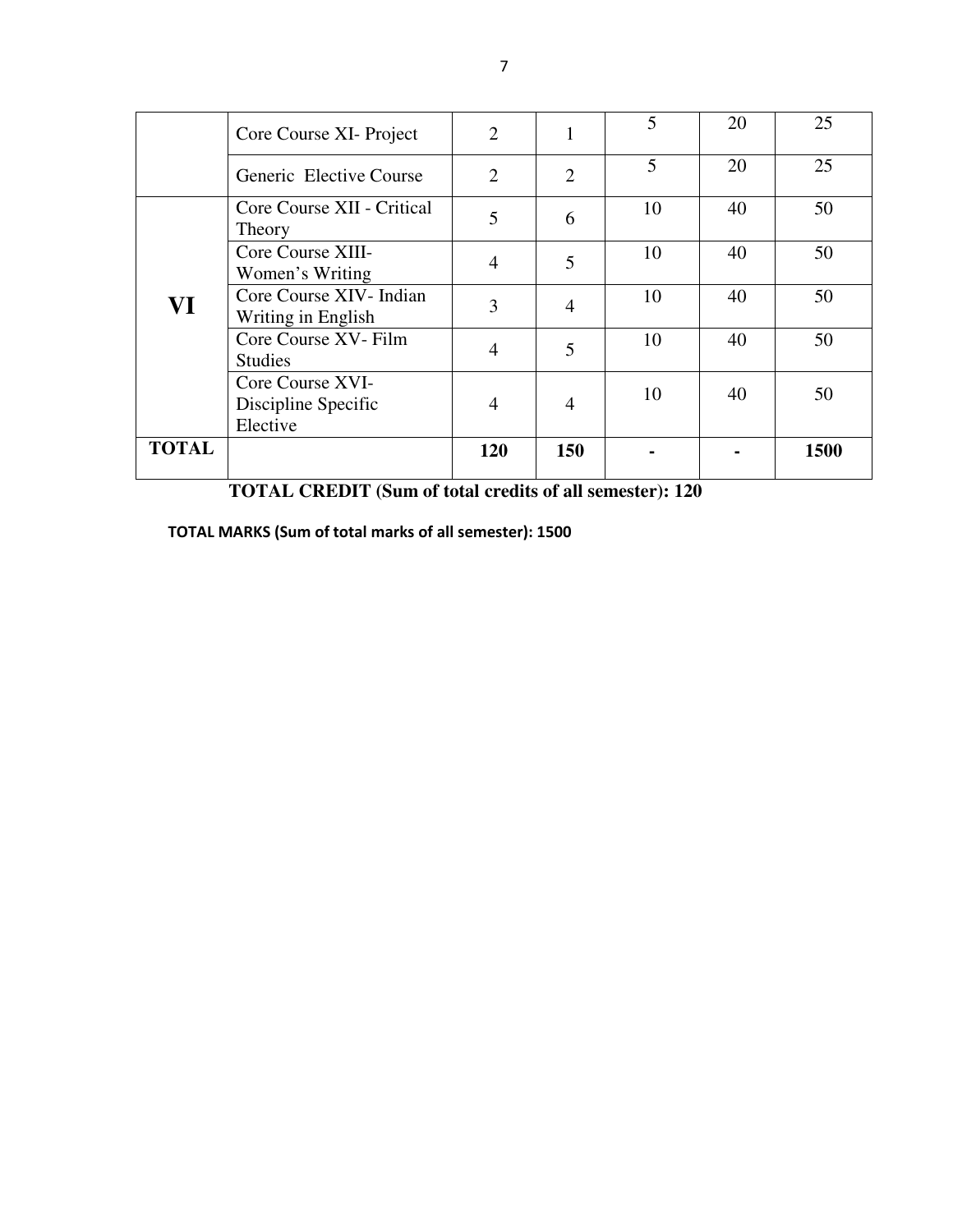### **(2019 ADMISSION ONWARDS)**

### **Core Courses in English Language and Literature Programme Specific Outcomes for BA in English Language and Literature**

PSO 1.Understand the historical contexts behind the origin and development of English literature with a special focus on various movements and the important works belonging to such movements.

PSO 2. Understand the current methodological issues in the study of literature and apply various reading strategies employed to selected literary as well as cultural texts.

PSO 3. Understand and apply the extended meaning of "English Literature" to various post-colonial and other writings in English.

PSO 4. Understand the basics of disciplines like Film Studies, Culture Studies, Fine Arts, Women's Writing, Dalit Writings, Post-colonial writing, Indian writing in English, Malayalam Literature and Literatures in Translation.

PSO 5. Understand and appreciate the interdisciplinary links that literary studies have with disciplines like Philosophy, History, Political Science, Sociology, Anthropology and the Sciences.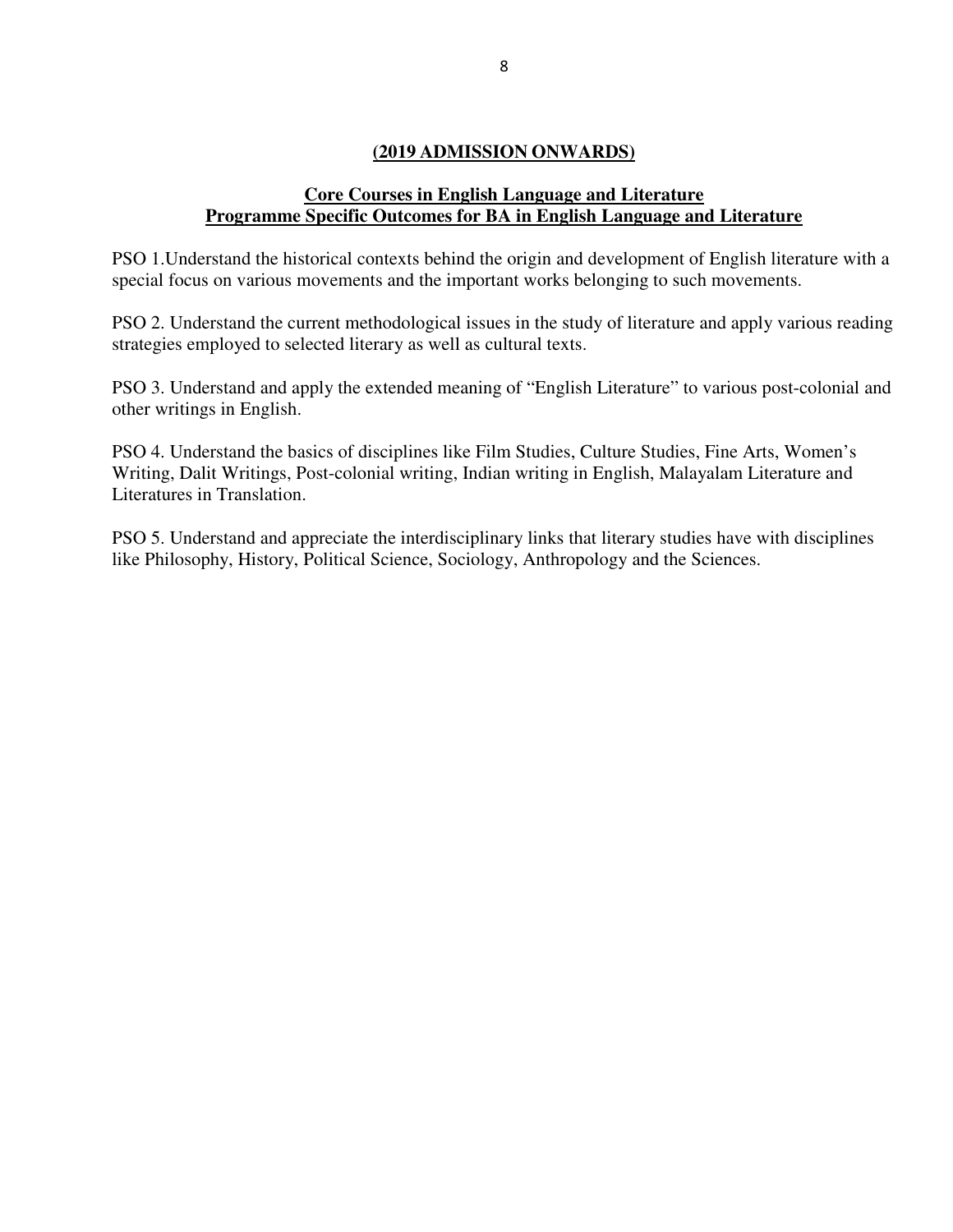**B.A. ENGLISH LANGUAGE AND LITERATURE--CORE COURSES WORK AND CREDIT DISTRIBUTION PART -1 (CORE COURSES)** 

| <b>COURSE</b><br><b>CODE</b> | <b>COURSE TITLE</b>                                          | <b>SEMESTER</b> | <b>HOURS</b><br>PER WEEK | <b>CREDIT</b>  | <b>EXAM</b><br><b>HRS</b> |
|------------------------------|--------------------------------------------------------------|-----------------|--------------------------|----------------|---------------------------|
| 1B01ENG                      | Malayalam Literature in English<br>Translation               | $\mathbf I$     | 6                        | 5              | $\mathfrak{Z}$            |
| 2B02ENG                      | Academic Writing, Methodology and<br><b>Research Project</b> | $\rm II$        | 6                        | 5              | $\overline{3}$            |
| 3B03ENG                      | Old English to Medieval English<br>Literature (500-1500)     | $\rm III$       | 4                        | 3              | $\overline{3}$            |
| 3B04ENG                      | Renaissance and Restoration<br>Literatures (1485-1780)       | $\rm III$       | 5                        | $\overline{4}$ | $\overline{3}$            |
| 4B05ENG                      | The Romantic Period (1780-1832)                              | ${\rm IV}$      | 5                        | $\overline{4}$ | $\overline{3}$            |
| 4B06ENG                      | The Victorian Period (1832-1901)                             | IV              | $\overline{4}$           | $\overline{3}$ | $\overline{3}$            |
| 5B07ENG                      | The Early Twentieth Century ((1901-<br>1939)                 | $\mathbf V$     | 6                        | $\overline{4}$ | $\overline{3}$            |
| 5B08ENG                      | The Late Twentieth and Twenty-First<br>Centuries (1939-2018) | $\mathbf V$     | 6                        | 5              | $\overline{3}$            |
| 5B09ENG                      | Postcolonial Literatures in English                          | $\mathbf V$     | 6                        | 5              | $\overline{3}$            |
| 5B10ENG                      | Linguistics                                                  | $\mathbf V$     | 5                        | $\overline{4}$ | $\overline{3}$            |
| 6B11ENG                      | Project                                                      | VI              | $\mathbf{1}$             | 2              | $- -$                     |
| 6B12ENG                      | <b>Critical Theory</b>                                       | VI              | 6                        | 5              | $\mathfrak{Z}$            |
| 6B13ENG                      | Women's Writing                                              | VI              | $5\overline{)}$          | $\overline{4}$ | $\overline{3}$            |
| 6B14ENG                      | Indian Writing in English                                    | VI              | $\overline{4}$           | $\overline{3}$ | 3                         |
| 6B15ENG                      | <b>Film Studies</b>                                          | VI              | 5                        | $\overline{4}$ | $\overline{3}$            |
| 6B16ENG                      | <b>Discipline Specific Elective</b>                          | VI              | $\overline{4}$           | $\overline{4}$ | $\mathfrak{Z}$            |
|                              | <b>TOTAL</b>                                                 |                 |                          | 64             |                           |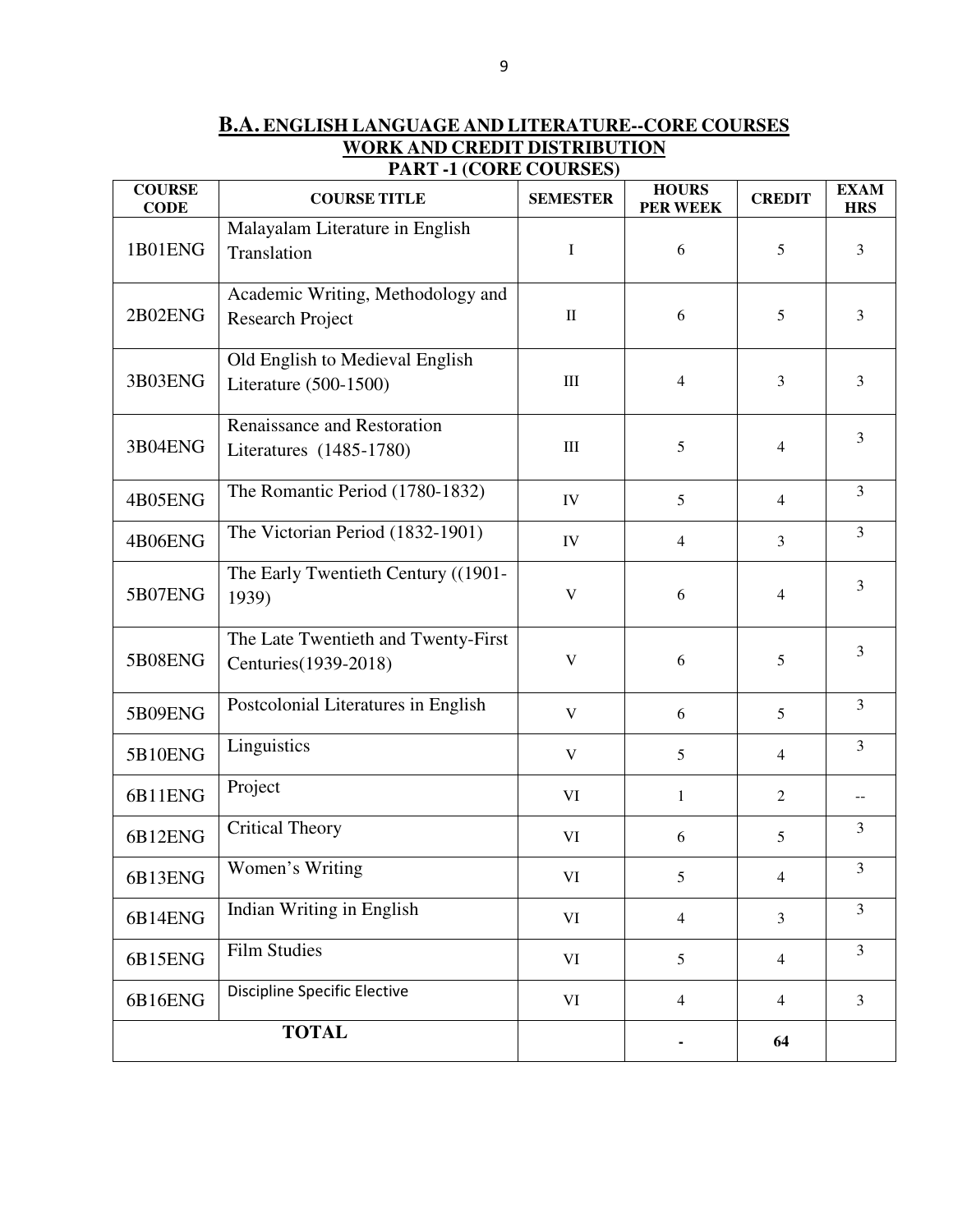# **EVALUATION**

| <b>ASSESSMENT</b> | WEIGHTAGE | <b>MARKS(EXCEPT</b><br>6B11ENG & GEC |
|-------------------|-----------|--------------------------------------|
| <b>EXTERNAL</b>   | 80 %      | 40                                   |
| INTERNAL          | $20\%$    |                                      |

| <b>COMPONENT</b>    | WEIGHTAGE | <b>MARKS</b> |
|---------------------|-----------|--------------|
| COMPONENT1          |           |              |
|                     | 50%       |              |
| <b>TEST PAPER</b>   |           |              |
| <b>COMPONENT 2</b>  |           |              |
|                     | 25%       | 2.5          |
| <b>ASSIGNMENT</b>   |           |              |
| <b>COMPONENT 3</b>  |           |              |
|                     | 25%       | 2.5          |
| <b>SEMINAR/VIVA</b> |           |              |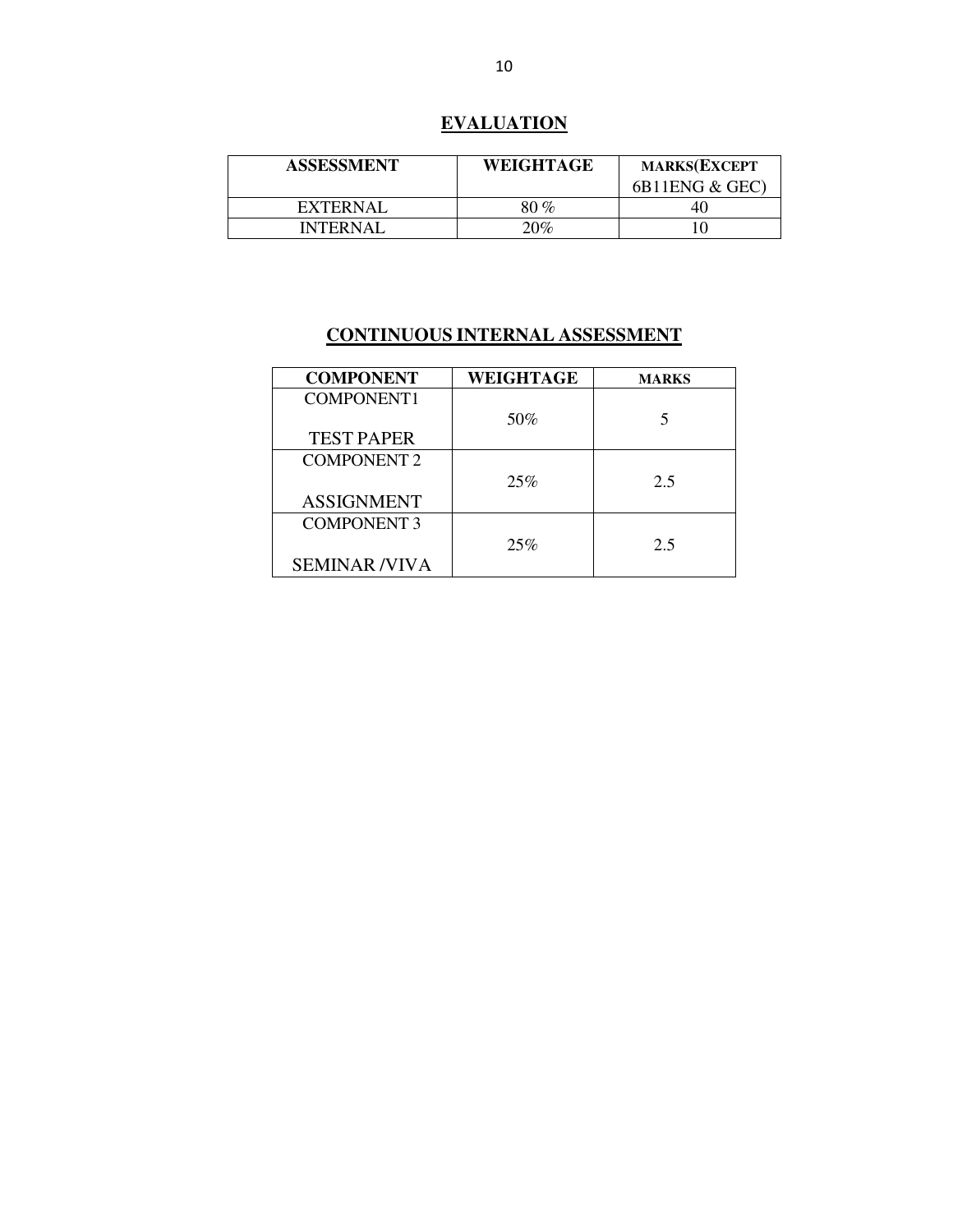# **Course Outcomes and Content Specifications for Core Courses**

| Course Code | Course Title                                   | Semester | Credit | Hours |
|-------------|------------------------------------------------|----------|--------|-------|
| 1B01 ENG    | Malayalam Literature in English<br>Translation |          |        |       |

### **CORE COURSE 1. Malayalam Literature in English Translation**

### **Course Outcomes**

CO 1: Understand the word 'literature' and 'literary' in a broad and inclusive perspective by reading select literary pieces and by applying critical reading strategies.

CO 2: Recognise and describe literary genres and its subclasses.

CO 3: Describe with examples select literary terms and concepts.

CO 4: Understand the basic issues related to translation and in that process develop a sensibility for native and local literatures.

CO 5: Use English to translate and describe everyday activities, regional themes and personal narratives by reading Malayalam literature in translation.

CO 5: Learn to read, enjoy, analyse and critically engage with select literary pieces on their own with minimum guidance.

## **Content Specifications**

# Module 01 (2Hrs/Week)

9. Unit 1 (Classroom Teaching)

What is Literature? by SwapnaGopinath

10. Unit 2 (Classroom Teaching)

"In the Flood" by ThakazhiSivasankaraPillai

11. Unit 3 (Self Study)

"Mother" by Vaikom Muhammad Basheer

12. Unit 4 (Classroom Teaching)

"The Girl who spreads light" by T. Padmanabhan

13. Unit 5 (Self Study)

"Puranavam" by Chandramathi

- 14. Unit 6 (Classroom Teaching) "Bhagavatha" by Vijayalakshmi
- 15. Unit 7 (Self Study)

"Writing" by AnithaThampi

16. Unit 8 (Classroom Teaching)

"The Last Leaf" by Veeran Kutty

### 17. Unit 9 (Self Study) "Write, Write, Write, Write" by P Raman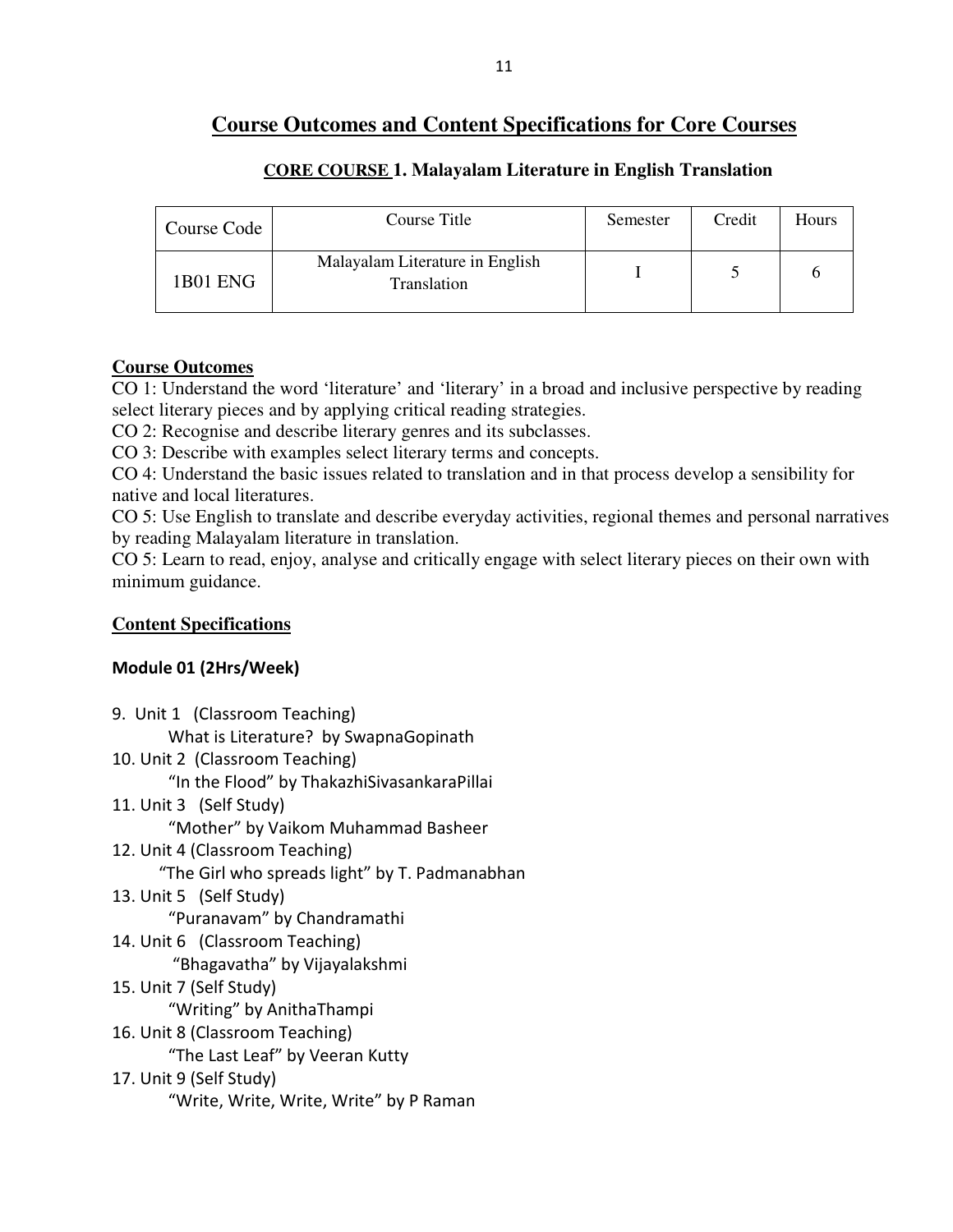### Module 02 (2 Hrs/Week)

18. Unit 10 (Classroom Teaching) Approaches to Literature by Sreerag P. K. 19. Unit 11 (Classroom Teaching) "After the Hanging" by O V Vijayan 20. Unit 12 (Self Study) "The Scent of a Bird" by Madhavikkutty 21. Unit 13 (Classroom Teaching) "Madness" by C.Ayyappan 22. Unit 14 (Self Study) "Cucumber Town" by N Prabhakaran 23. Unit 15 (Classroom Teaching) "Right in Front of Our Eyes" by P.P.Ramachandran 24. Unit 16 (Self Study) "After the War" by Sachidanandan 25. Unit 17 (Classroom Teaching) "Antony Terrikan" by P N Gopikrishnan 26. Unit 18 (Self Study) "Lion Hunters" by D. Vinayachandran

# Module 03 (2 Hrs/Week)

27. Unit 19 (Classroom Teaching) Translations: Crossing Borders by E.V. Fathima 28. Unit 20 (Classroom Teaching) "Amphibious Life" by SanthoshEchikkanam 29. Unit 21 (Self Study) "Scooter" by Sarah Joseph 30. Unit 21 (Classroom Teaching)Sreehari "My Sister's Bible" by S Joseph 31. Unit 22 (Self Study)Sreehari "Etc. by M R Renukumar 32. Unit 23 (Classroom Teaching) "The Enchantress of Fried Fish" by Paul Zacharia 33. Unit 24 (Self Study) "The Days of Honour and Humiliation" by NithyaChaithanyaYathi

Prescribed Textbook: Crossing the Borders: Malayalam Literature in English Translation published by Saradhi Publishers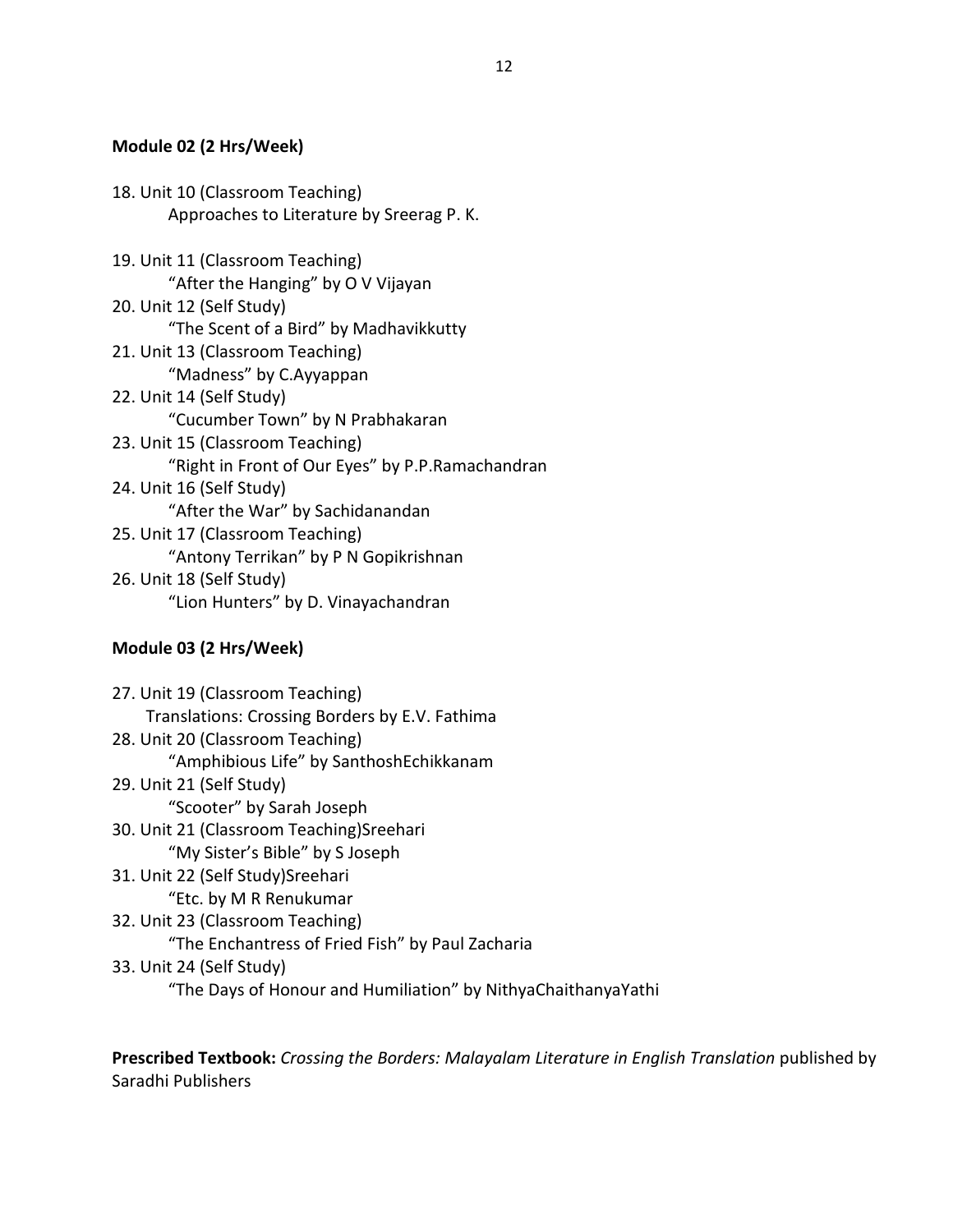## **Model Question Paper**

### **Malayalam Literature in English Translation** 1B01 ENG

Duration : 3hrs Max. Marks: 40

### **Section -A**

- **I.** Answer any **seven** in a sentence or two:
- 1. How does the dog prevent the thief from breaking into the hut through the rooftop crack?
- 2. How does a student benefit from the study of literature?
- 3. Why does the leaf wait with a "mischievous" smile for the ant's mother?
- 4. How did Kuttihassan greet Vellayi-appan?
- 5. What did Terikkan become in his life?
- 6. Name some of the ways of approaching a literary work?
- 7. Where did the train come to a stop after derailment?
- 8. How did the snake survive in the well without eating the frog?
- 9. Why is the SSLC Book kept in the Bible?
- 10. How does Rabassa defend the charges against translations?  $(7x1=7 \text{ marks})$
- **II.** Answer any **three** in about 80 words each:
- 11. What was the real reason behind the demand of Indian labourers to South Africa?
- 12. Bring out instances from the story "Madness", where Krishnankutty's subservience to his wife becomes evident.
- 13. How do the animals respond to the presence of the train in their midst?
- 14. What were the reasons behind the narrator's decision to commit suicide in "The Girl who spreads light?"
- 15. What constitutes the mighty *Bhagavatha* "that will end only when my life ends?" How is it different from the other *Bhagavatha* mentioned in the poem?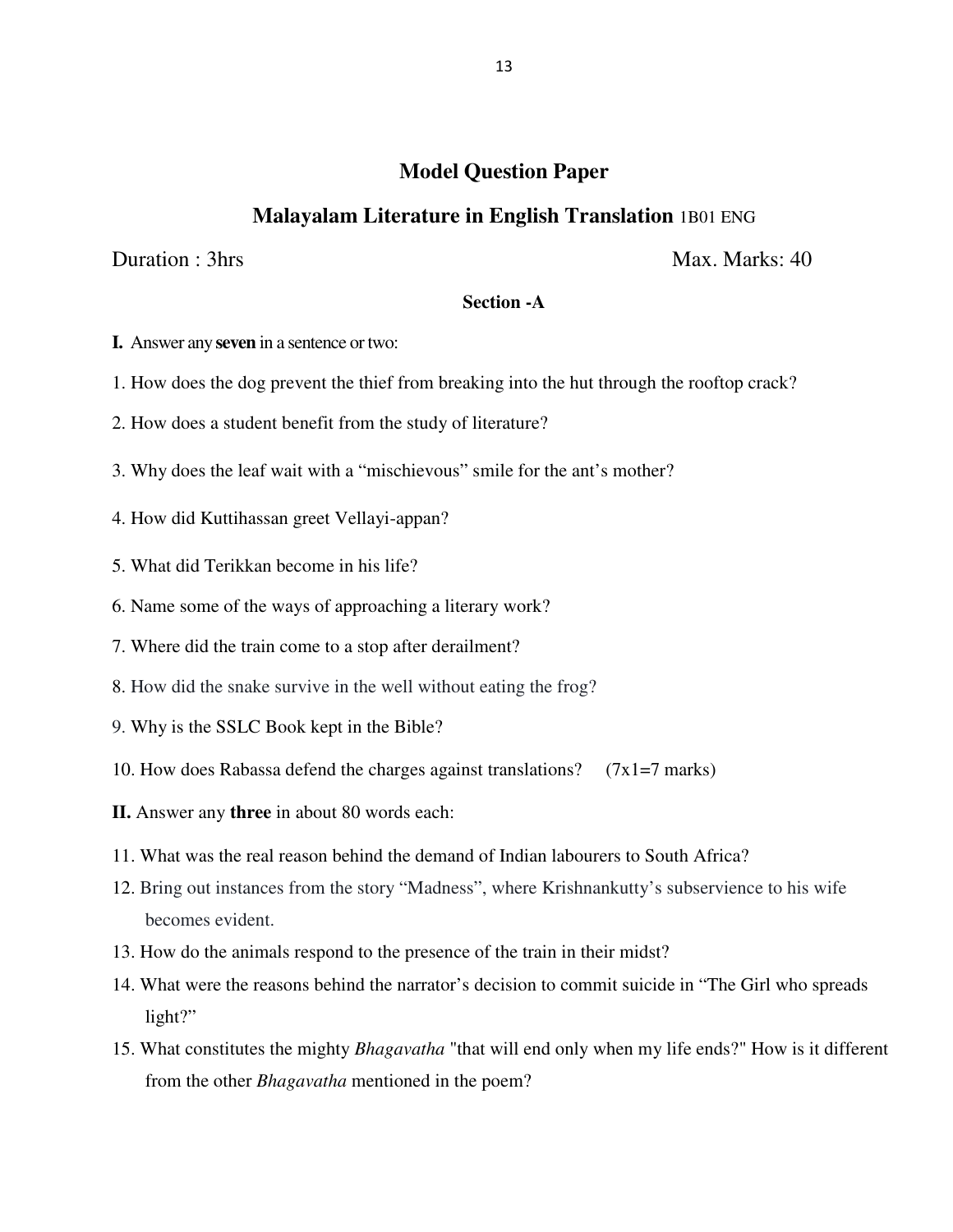16. How did the frog win the battle of life and death?  $(3x3=9 \text{ marks})$ 

- **III**. Answer any **one** in about 200 words:
- 17. How does Zachariah succeed in exploring the colonial history of South Africa?
- 18. Consider the story "In the Flood "as a fable that throws light on how human beings behave when there is a natural disaster.
- 19. Examine how the wife and daughter of Krishnankutty manifest the contrast between tradition and modernity. (1x8=8 marks)

#### **Section B**

**IV.** Answer any **two** in 80 words each:

20.Comment on the title "The Scent of a Bird"

21. Influence of Gandhian thoughts in "Mother"

22. What do the poets convey about 'art' in "Lion Hunters" and "Writing."

23. Narrate Yati's experience of student life in your words.

24. Reflection of nuclear family in "Scooter" (2x4=8 marks)

### **Section C**

**V.** Read the passage given below and answer the following questions:

A sanctuary may be defined as a place where Man is passive and the rest of Nature active. Till quite recently Nature had her own sanctuaries, where man either did not go at all or only as a tool-using animal in comparatively small numbers. But now, in this machinery age, there is no place left where man cannot go with overwhelming forces at his command. He can strangle to death all the nobler wild life in the world to-day. Tomorrow he certainly will have done so, unless he exercises due foresight and self-control in the mean time.

There is not the slightest doubt that birds and mammals are now being killed off much faster than they can breed. And it is always the largest and noblest forms of life that suffer most. The whales and elephants, lions and eagles, go. The rats and flies, and all mean parasites, remain. This is inevitable in certain cases. But it is wanton killing off that I am speaking of tonight. Civilized man begins by destroying the very forms of wild life he learns to appreciate most when he becomes still more civilized. The obvious remedy is to begin conservation at an earlier stage, when it is easier and better in every way, by enforcing laws for close seasons, game preserves, the selective protection of certain species, and sanctuaries.

I have just defined a sanctuary as a place where man is passive and the rest of Nature active. But this general definition is too absolute for any special case. The mere fact that man has to protect a sanctuary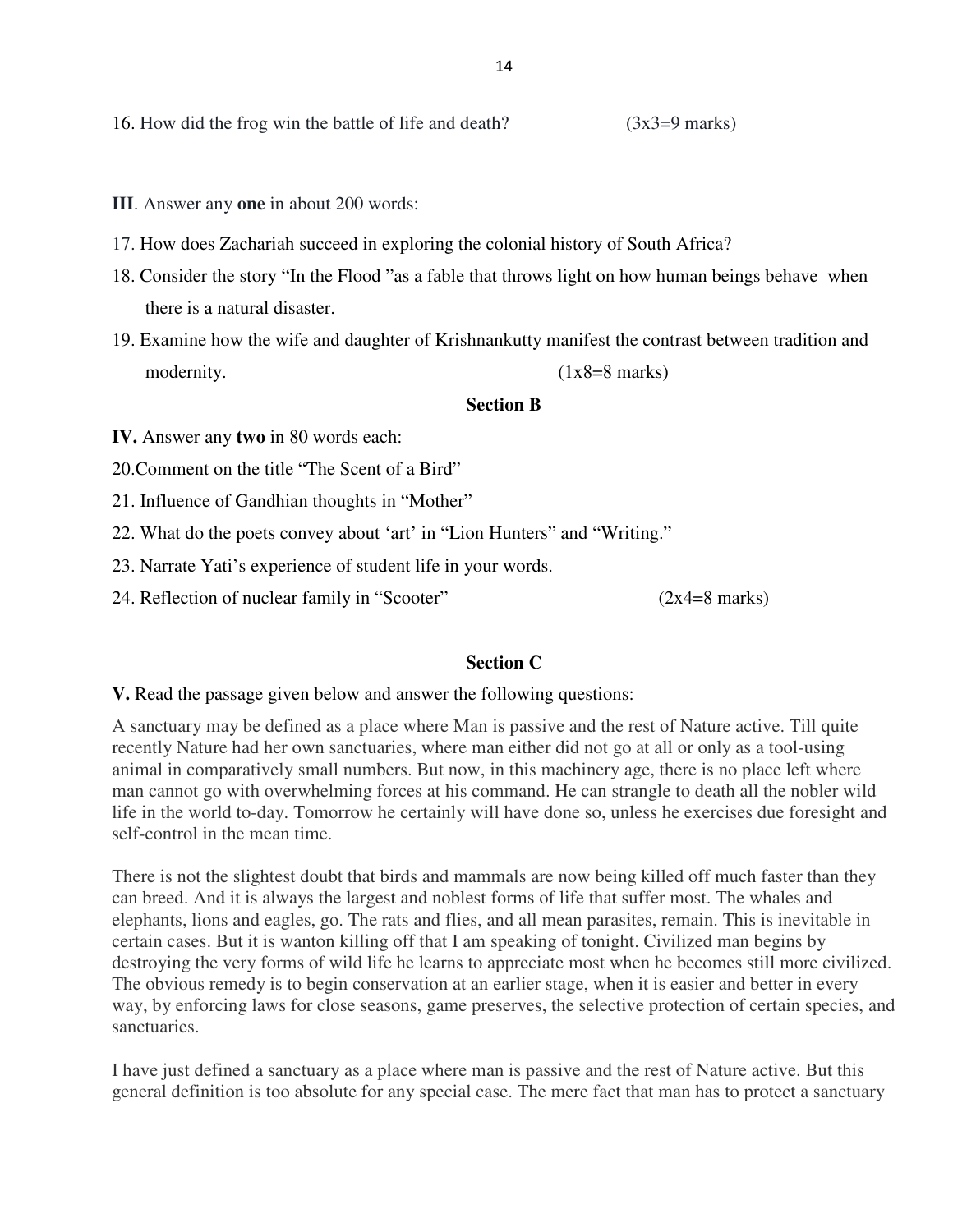does away with his purely passive attitude. Then, he can be beneficially active by destroying pests and parasites, like bot-flies or mosquitoes, and by finding antidotes for diseases like the epidemic which periodically kills off the rabbits and thus starves many of the carnivores to death. But, except in cases where experiment has proved his intervention to be beneficial, the less he upsets the balance of Nature the better, even when he tries to be an earthly Providence.

#### **Part -I**

1. What is the definition of a sanctuary according to the speaker?

2. Which group of creatures suffer most due to human atrocities?

3. What is the obvious remedy to the problem according to the speaker?

4. How can Man be beneficially active?

5. Choose the word from the passage which means 'that which cannot be avoided'.

 $(5x1=5$  marks)

#### **Part - II**

**VI**. Based on the passage given above answer any **one** of the following question in 80 words.

6. How does the author ironically contradict his/her own definition of sanctuary in the passage?

7. The narrator is purposefully using the pronoun 'he' to refer to human beings. Elucidate

8. Comment on the tone of the author as expressed in the passage.

 $(1x3=3marks)$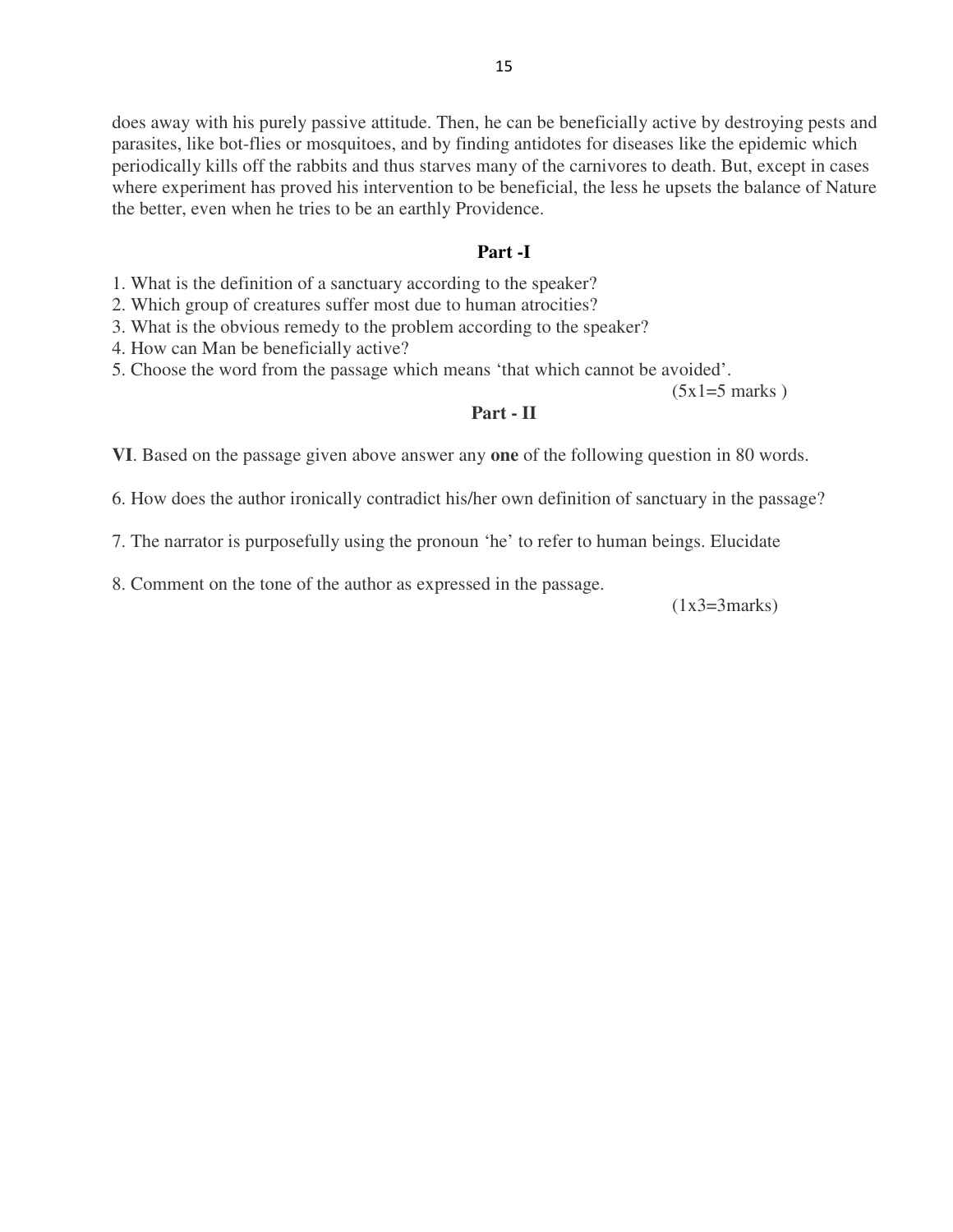# **Malayalam Literature in English Translation 1B01 ENG Pattern of Question Paper**

### **SECTION –A (Classroom Study)**

I. Seven out of ten short answer questions from Classroom Study section in all modules ( $7x1=7$ )

II. Three out of six paragraph questions from Classroom Study section in all modules  $(3x3=9)$ 

III. One out of three essay questions from Classroom Study section in all modules (1x8=8)

### **SECTION B (Guided Self-Study)**

IV. Two out of five paragraph questions from **Guided Self-Study** section of all modules (2x4=8)

### **SECTION C (Comprehension Passage)**

### V. Part –I

Five out of five short answer/ one word type questions based on the passage.  $(1x5=5)$ 

 $Part - II$ 

One out of three paragraph questions of analytical nature based on the passage.  $(1x3=3)$ 

### **2. Academic Writing, Methodology and Research Project**

| Course<br>Code | Course Title                                          | Semester | Credit | <b>Hours</b> |
|----------------|-------------------------------------------------------|----------|--------|--------------|
| 2B02ENG        | Academic Writing, Methodology and<br>Research Project |          |        |              |

### **Course Outcomes**

- $\Box$  1. Understand and apply the nuances of academic writing.
- $\Box$  2. Understand the various methodological as well as epistemological aspects of literary studies.
- $\Box$  3. Familiarise with the approaches to literature.
- $\Box$  4. Choose a tentative topic for the research project to be submitted in semester six.

### **Content Specifications**

Academic Documentation, MLA Style sheet, Citations and Acknowledgements, Format of an Academic Paper, Choosing a Topic, Paratextual Formalities, Ontological and Epistemological Aspects of Research, Methodology, Approaches to Literature, Schools of Theory, Logical Fallacies, Scientific Method.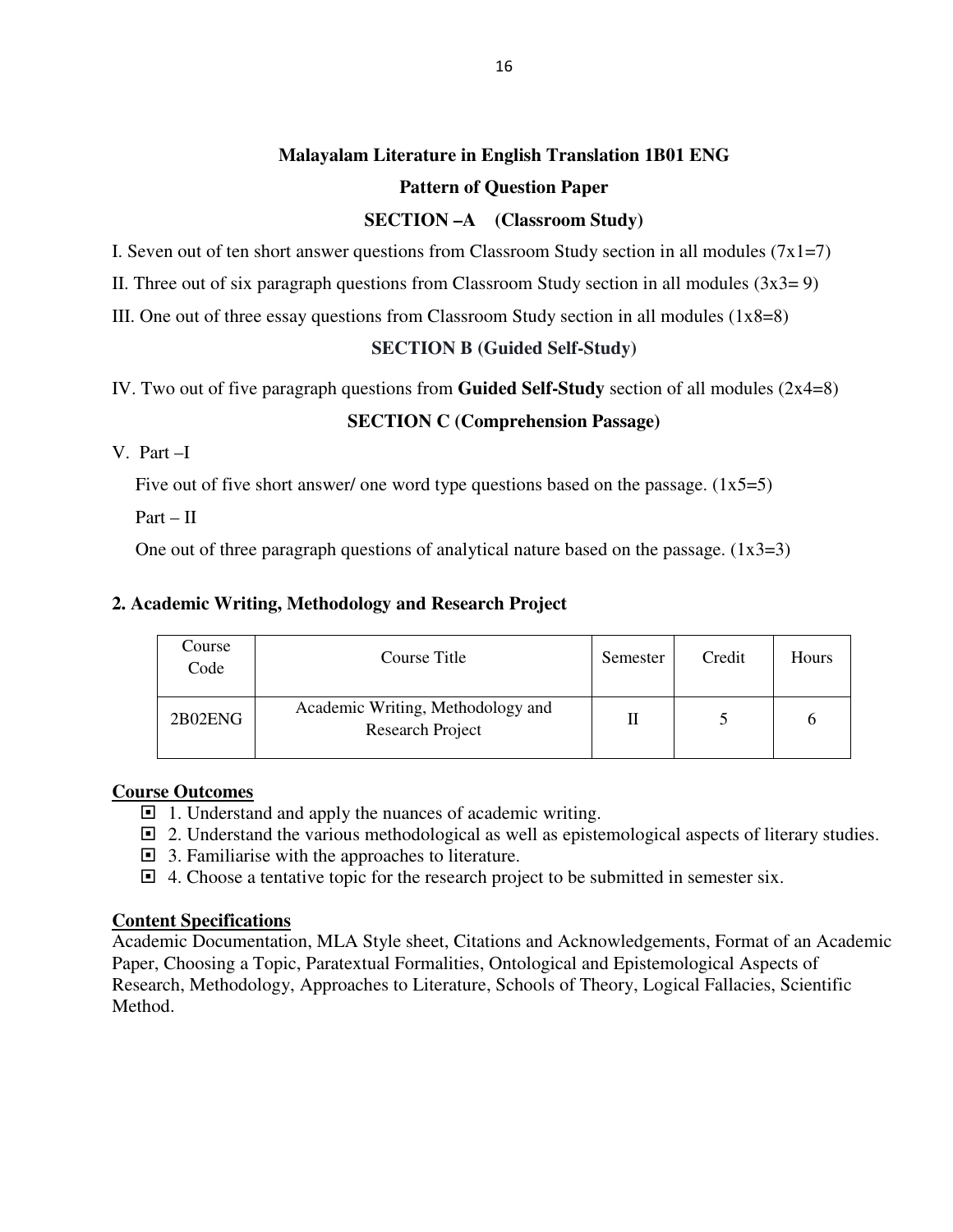# **EVALUATION**

| <b>ASSESSMENT</b>         | WEIGHTAGE | <b>MARKS</b> |
|---------------------------|-----------|--------------|
| <sup>7</sup> XTERNAI<br>н | $80\,\%$  | -40          |
| <b>NTERNAI</b>            | $20\%$    | ΙU           |

| <b>COMPONENT</b>    | <b>WEIGHTAGE</b> | <b>MARKS</b> |
|---------------------|------------------|--------------|
| COMPONENT1          |                  |              |
|                     | 50%              |              |
| <b>TEST PAPER</b>   |                  |              |
| <b>COMPONENT 2</b>  |                  |              |
|                     | 25%              | 2.5          |
| <b>ASSIGNMENT</b>   |                  |              |
| <b>COMPONENT 3</b>  |                  |              |
|                     | 25%              | 2.5          |
| <b>SEMINAR/VIVA</b> |                  |              |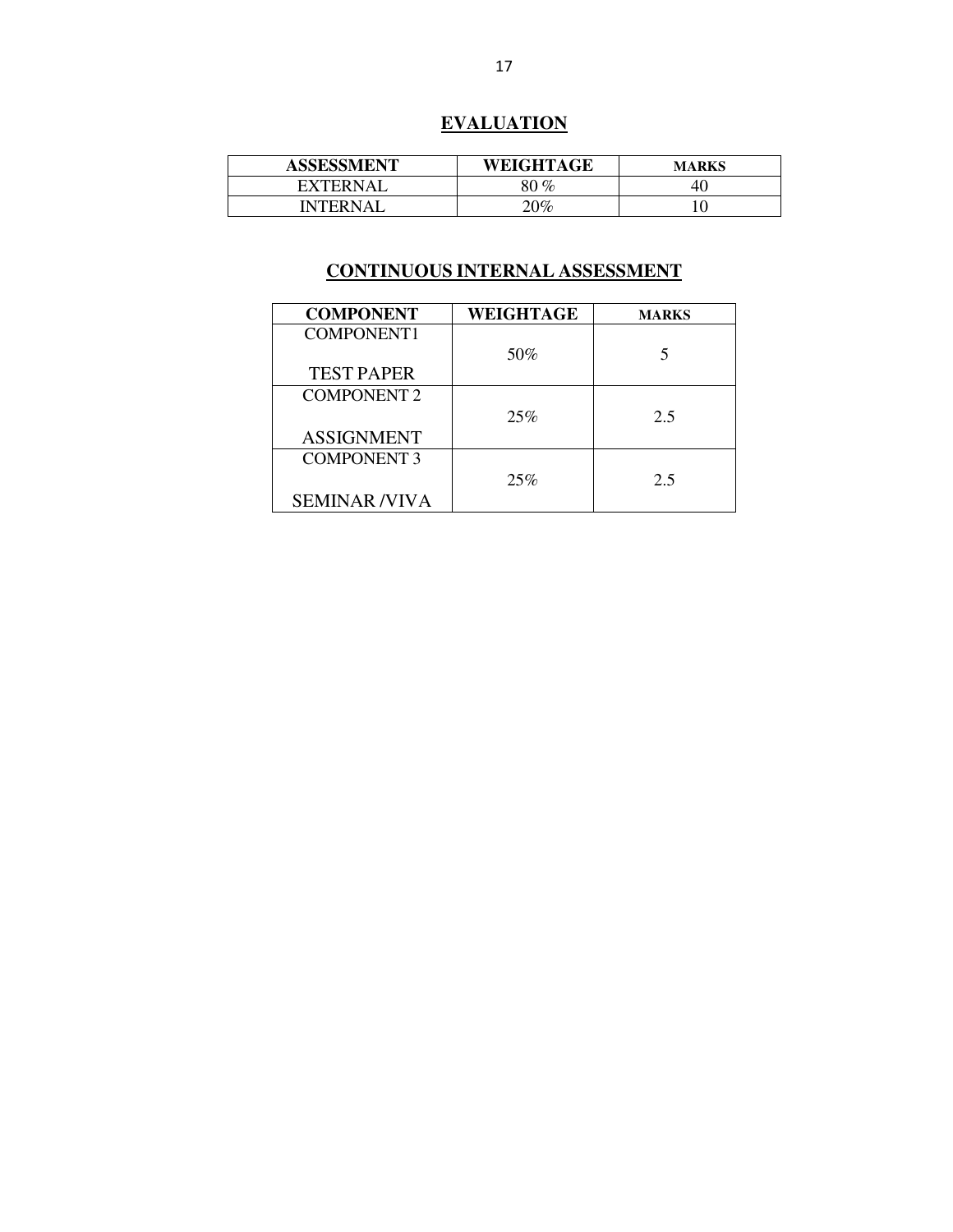### **3. Old English to Medieval English Literature (500-1500)**

| Course Code | Course Title                                          | Semester | Credit | Hour |
|-------------|-------------------------------------------------------|----------|--------|------|
| 3B03ENG     | Old English to Medieval English Literature (500-1500) |          |        |      |

#### **Course Outcomes**

- $\Box$  1. Have an understanding of the contexts which produced Old English literature.
- $\Box$  2. Read translation extracts from key texts of the Old English period
- 3. Understand the key aspects of Old English language.
- 4. Understand the key genres, authors, texts, styles and themes of the Medieval English Period.
- $\Box$  5. Read excerpts from the variety of writings produced during this period.
- 6. Understand the key aspects of Medieval English dialects.

#### **Content Specifications**

**Historical Overview:** Roman Occupation, Anglo-Saxon Conquest, Kingship, Feudalism, The Church, **Literary Overview:** Language, Epic and Romance, The Rise of Theatre, The Church and Literature, Wealth and Wages, Men Writing about Women, Excerpts from Select Texts.

### **EVALUATION**

| <b>ASSESSMENT</b> | WEIGHTAGE | <b>MARKS</b> |
|-------------------|-----------|--------------|
| <b>FXTERNAL</b>   | ) $\%$    |              |
| <b>INTERNAL</b>   | $20\%$    |              |

| <b>COMPONENT</b>    | WEIGHTAGE | <b>MARKS</b> |
|---------------------|-----------|--------------|
| COMPONENT1          |           |              |
|                     | 50%       | 5            |
| <b>TEST PAPER</b>   |           |              |
| <b>COMPONENT 2</b>  |           |              |
|                     | 25%       | 2.5          |
| <b>ASSIGNMENT</b>   |           |              |
| <b>COMPONENT 3</b>  |           |              |
|                     | 25%       | 2.5          |
| <b>SEMINAR/VIVA</b> |           |              |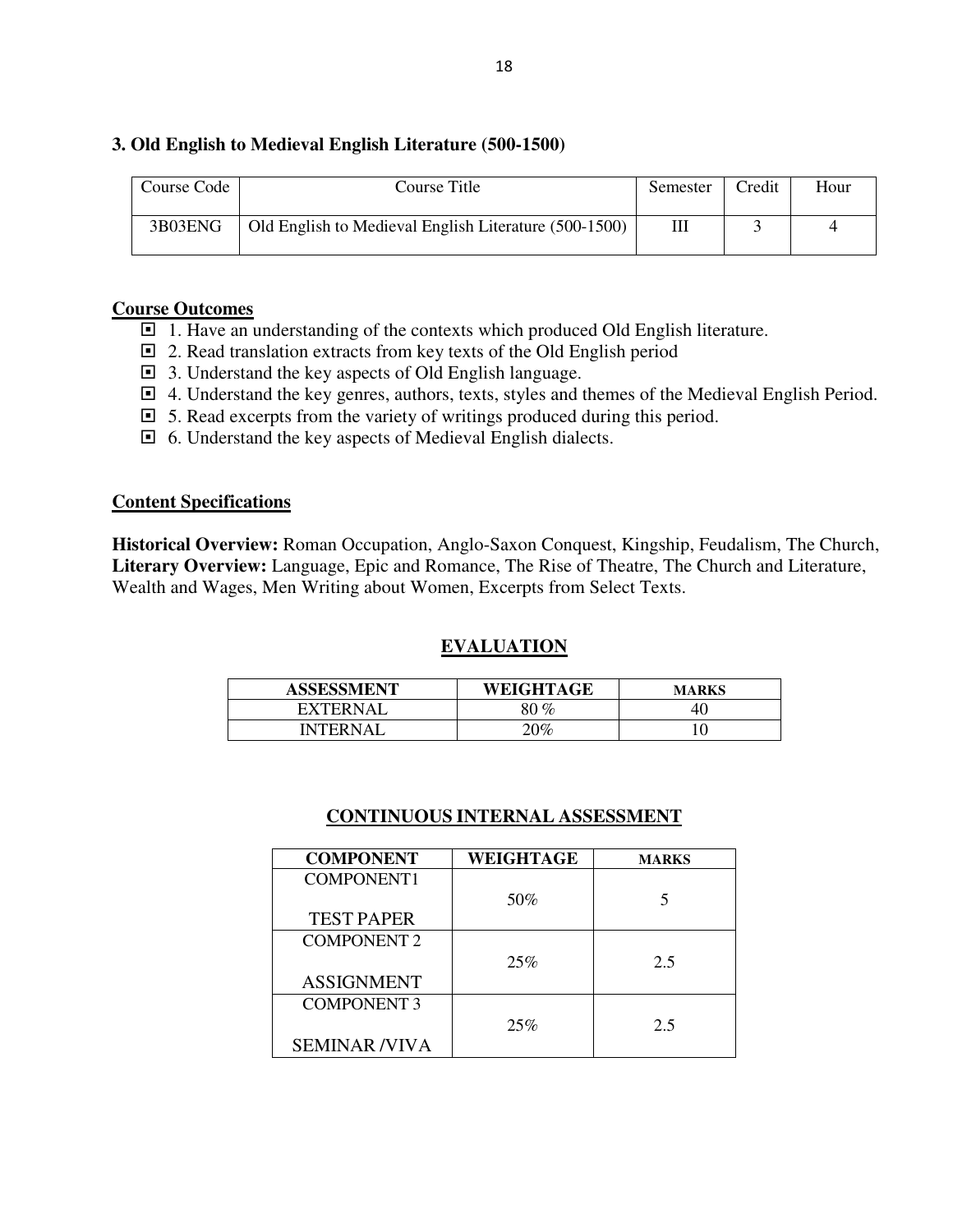| Course<br>Code | Course Title                                        | Semester | Credit | Hour |
|----------------|-----------------------------------------------------|----------|--------|------|
| 3B04ENG        | Renaissance and Restoration Literatures (1485-1780) | Ш        |        |      |

### **4. Renaissance and Restoration Literatures (1485-1780)**

### **Course Outcomes**

- □ 1. Define Renaissance literature/ Problems of definition
- $\Box$  2. Trace the relationship between political economy, cultural history and production of arts and literature during the early modern period
- 3. Read specimens of major works belonging to the Renaissance period.
- 4. Understand the problematics of "modernisation" of Britain including the development of political parties and parliamentary democracy through the cultural productions of Restoration period
- $\Box$  5. Identify literary narratives that deal with slave trade and colonial aspirations.
- $\Box$  6. Understand the development of literary criticism as a meta-narrative to literature.
- □ 7. Read specimens of major works belonging to the Restoration period.

### **Content Specifications**

**Historical Overview: (Renaissance)** Tudor Sovereignty, 1485-1603- The Early Stuarts and the Interregnum-The British Nations-Culture and Society of the Renaissance- Politics, Power and Ideologies, Belief and Thought.

**(Restoration):** The Monarchy, 1660-1745, Restoration- The Exclusion Crisis- James II- The Glorious Revolution- Succession Crises- The South Sea Bubble- The Last Jacobite Rebellion-Agriculture- London's Restorations- Urbanisation- Consumer Culture- Education- Marriage-Greenwich and Political Geography- Evangelism and Methodism.

**Literary Overview: (Renaissance)**Literacy and Education, Continuities, Innovations and Influences, Intellectual Influences, Writing, Production, Consumption and the Marketplace, Language- Forms, Genres, Styles- Authors, Texts, Subjects-Texts and Political Structures-Gender Roles and Relations- Love and Sexuality- Nationhood, Race, Colonialism and Empire-Excerpts from Select Texts of the Renaissance Period.

**(Restoration):** Literature and Letters- Restoration Poetry- Restoration Drama- The Origin of the Novel- Beginnings of Literary Criticism- The Enlightenment- The Royal Society and Institutions of Modern Science- Select Texts of the Restoration Period.

| <b>ASSESSMENT</b> | WEIGHTAGE | <b>MARKS</b> |
|-------------------|-----------|--------------|
| <b>FXTFRNAI</b>   | 80 %      | 40           |
| INTERN A I        | $20\%$    |              |

### **EVALUATION**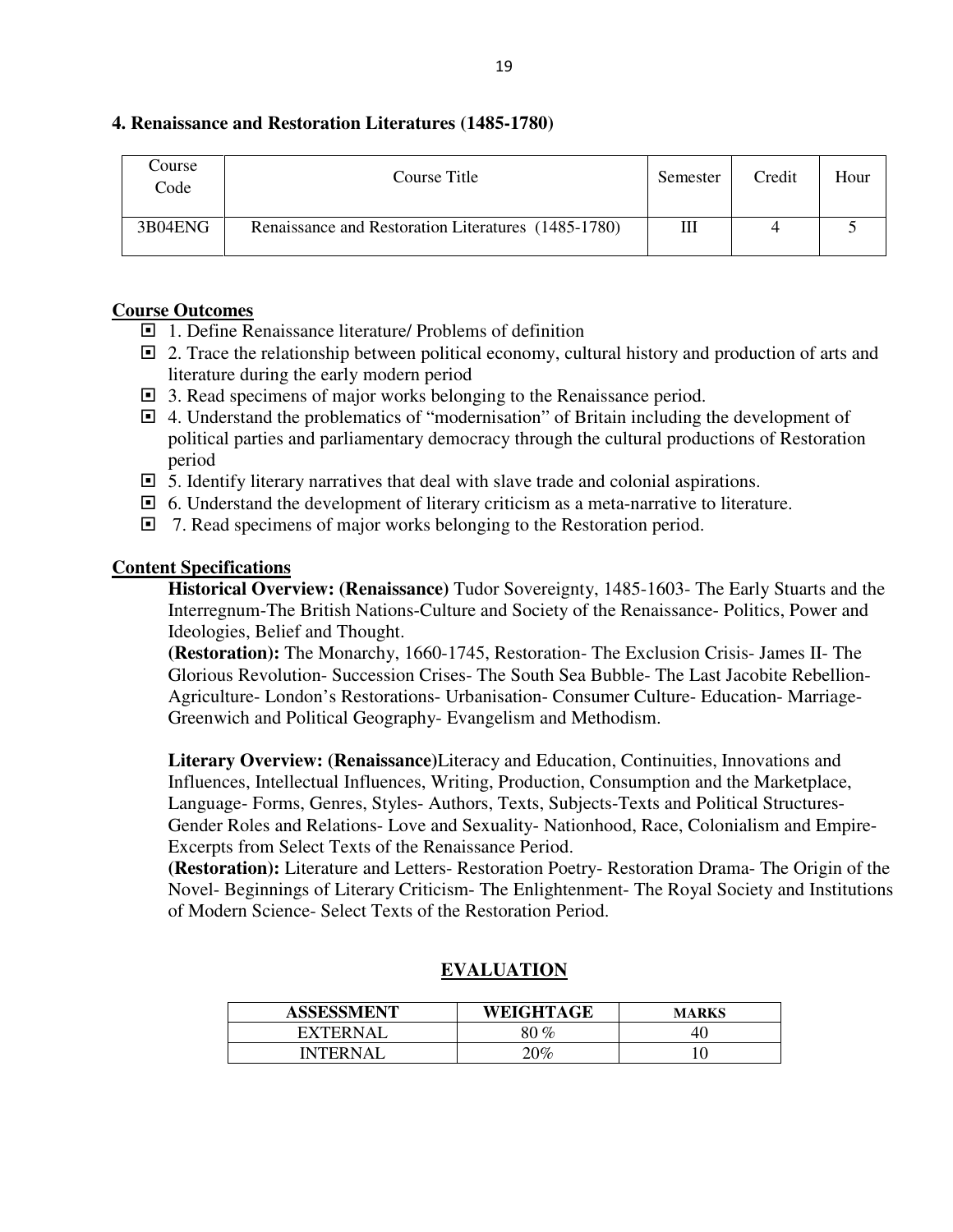| <b>COMPONENT</b>    | WEIGHTAGE | <b>MARKS</b> |
|---------------------|-----------|--------------|
| <b>COMPONENT1</b>   |           |              |
|                     | 50%       |              |
| <b>TEST PAPER</b>   |           |              |
| <b>COMPONENT 2</b>  |           |              |
|                     | 25%       | 2.5          |
| <b>ASSIGNMENT</b>   |           |              |
| <b>COMPONENT 3</b>  |           |              |
|                     | 25%       | 2.5          |
| <b>SEMINAR/VIVA</b> |           |              |

### **CONTINUOUS INTERNAL ASSESSMENT**

#### **5. The Romantic Period (1780-1832)**

| Course Code | Course Title                    | Semester | <b>Tredit</b> | Hour |
|-------------|---------------------------------|----------|---------------|------|
| 4B05ENG     | The Romantic Period (1780-1832) | IV       |               |      |

#### **Course Outcomes**

- $\Box$  1. Understand the cultural history of the period and recognise the features of literary romanticism
- $\Box$  2. Trace the relationship between political economy, cultural history and production of arts and literature with reference to the romantic period
- □ 3. Read specimens of major works belonging to the period.

#### **Content Specifications**

**Historical Overview:** Culture and Society**-** The Industrial Revolution- Belief and Thought Systems- Politics, Power and Ideologies- The Slave Trade and Abolitionism-**Literary Overview:** Influence of Industrial Revolution- Modes of Production and Consumption-The Literary Marketplace- The Periodicals- Authors, Texts and Subjects- Women Romantic Poets- Labouring Poets- The Romantic Novel- Romantic Drama- Class, Power and Politics-Land and Landscape- The Sublime and the Beautiful- Science- Gender and Sexuality-Nationhood, Empire and the Orient- Slavery- Select Texts of the Romantic Period.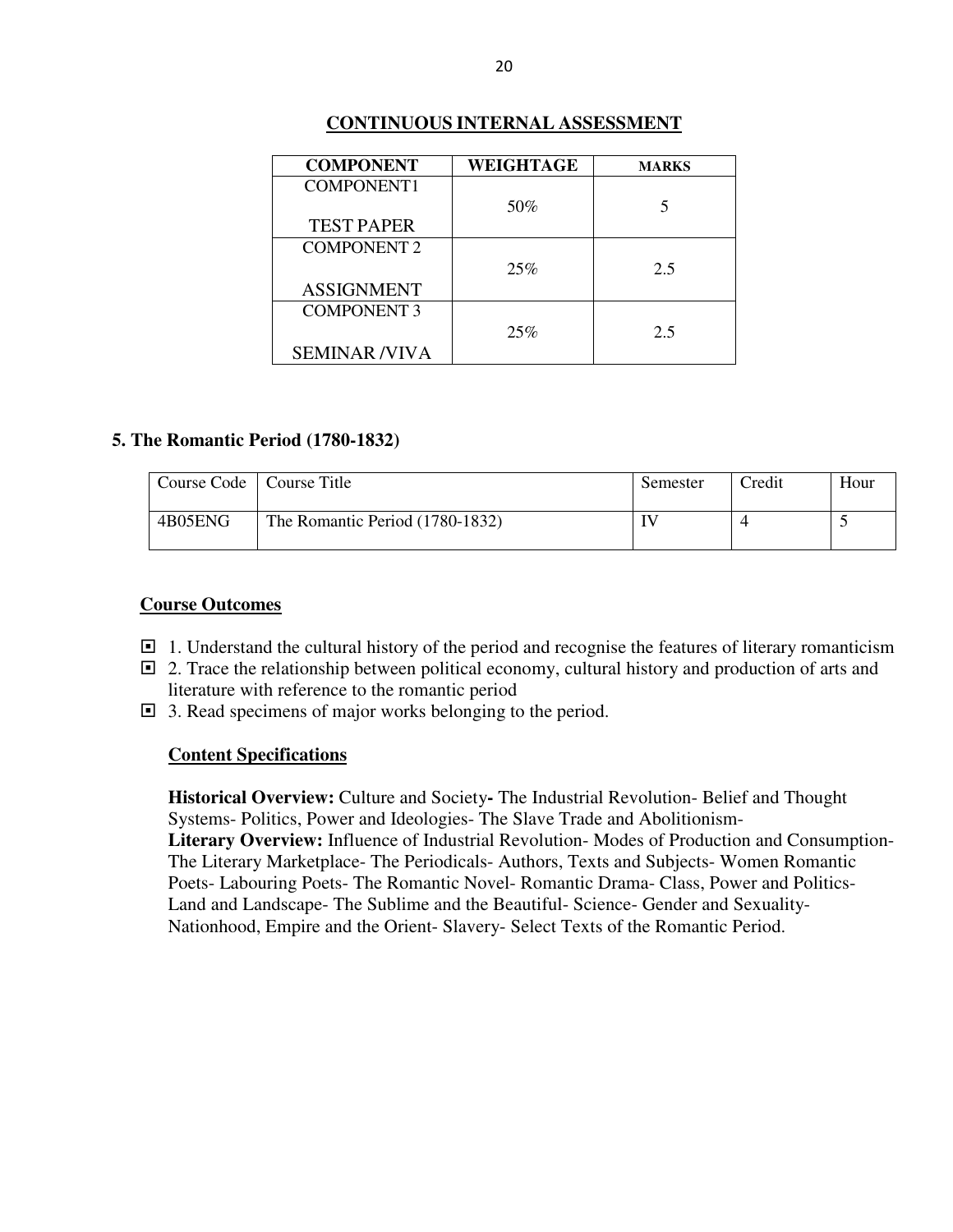# **EVALUATION**

| <b>ASSESSMENT</b> | WEIGHTAGE | MARKS |
|-------------------|-----------|-------|
| EXTERNAL          | $0\,\%$   | 40    |
| <b>INTERNAI</b>   | $20\%$    |       |

| <b>COMPONENT</b>    | WEIGHTAGE | <b>MARKS</b> |
|---------------------|-----------|--------------|
| COMPONENT1          |           |              |
|                     | 50%       |              |
| <b>TEST PAPER</b>   |           |              |
| <b>COMPONENT 2</b>  |           |              |
|                     | 25%       | 2.5          |
| <b>ASSIGNMENT</b>   |           |              |
| <b>COMPONENT 3</b>  |           |              |
|                     | 25%       | 2.5          |
| <b>SEMINAR/VIVA</b> |           |              |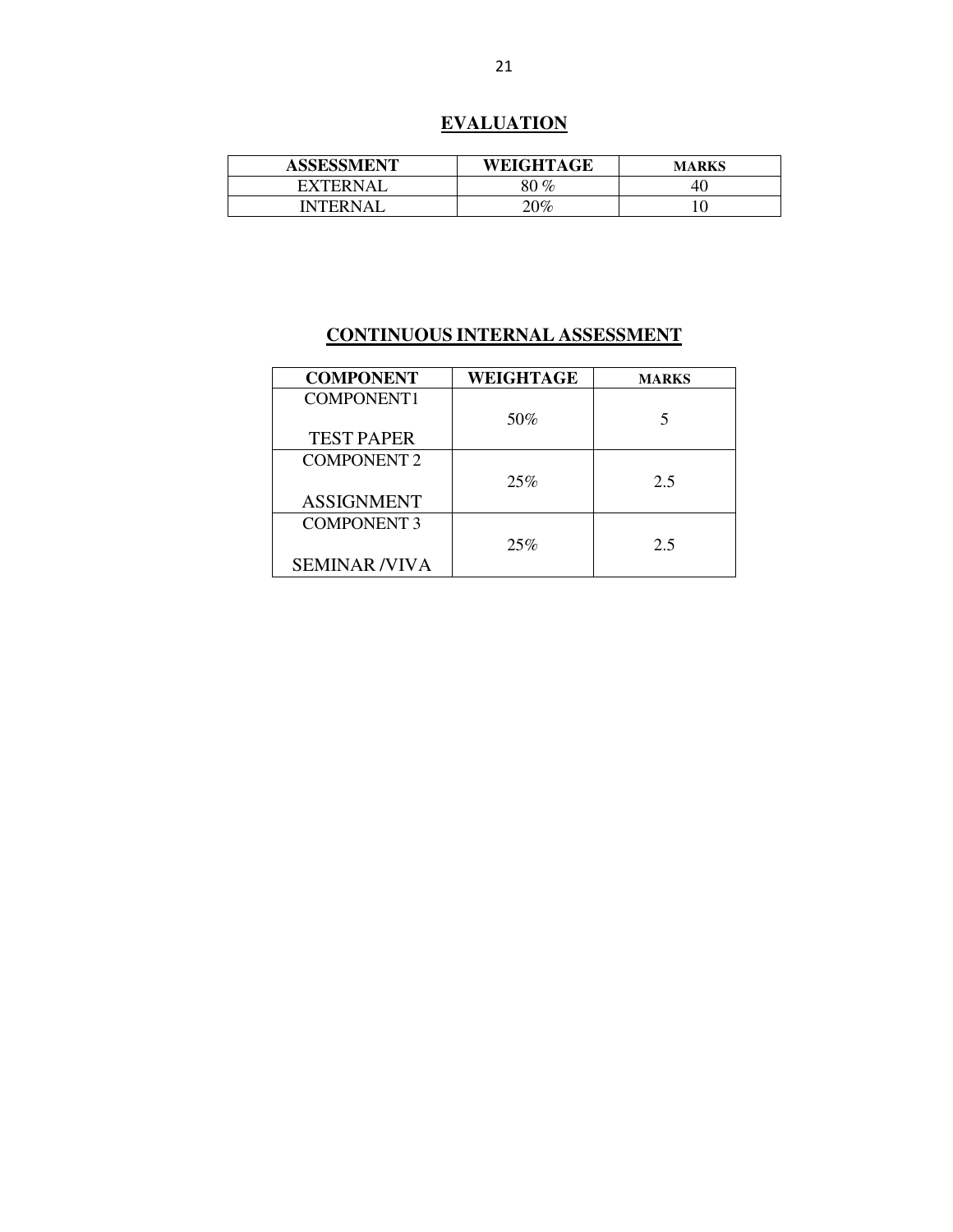### **6. The Victorian Period (1832-1901)**

| Course Code | Course Title                     | Semester | <b>Tredit</b> | Hour |
|-------------|----------------------------------|----------|---------------|------|
| 4B06ENG     | The Victorian Period (1832-1901) |          |               |      |

### **Course Outcomes**

- □ 1. Understand a range of Victorian literature in relation to a range of contexts including Victorian anxieties about modernity, madness, sexual transgression and disease.
- 2. Analyze the work of a range of Victorian writers, both canonical and less well-known, and with a range of genres including the novel, short story and poetry.
- $\Box$  3. Identify and discuss theoretical discourses concerning class, sexuality, gender and colonialism as these illuminate a range of Victorian texts.
- $\Box$  4. Understand and successfully deploy a range of terms and concepts integral to Victorian literature.

### **Content Specifications**

**Historical Overview:** Social and Political Transformations- Queen Victoria- Government, the Reform Acts, and the Beginnings of Mass Democracy- Benjamin Disraeli- Legislative Innovations and Social Reform- Religion- Science, Technology and Innovation- The Great Exhibition- Technological Travel, Commerce and the British Empire- Printing-**Literary Overview:** Major Influences- Socio-political Background- Modes of Production and Consumption- The Literary Marketplace- Language and Forms- Genres and Styles- The Victorian Novel- Victorian Poetry- Pre-Raphaelites- Victorian Drama- Essays- Class Relations and Conflict- The Colonial Situation- Cityscapes- Victorian Ruralism- Science and Nature- The Crises of Faith- Gender Roles and Relations- Select Texts of the Victorian Period.

### **EVALUATION**

| <b>ASSESSMENT</b> | WEIGHTAGE | <b>MARKS</b> |
|-------------------|-----------|--------------|
| EXTERNAL          | 80 %      | 40           |
| INTFRNAI          | 20%       |              |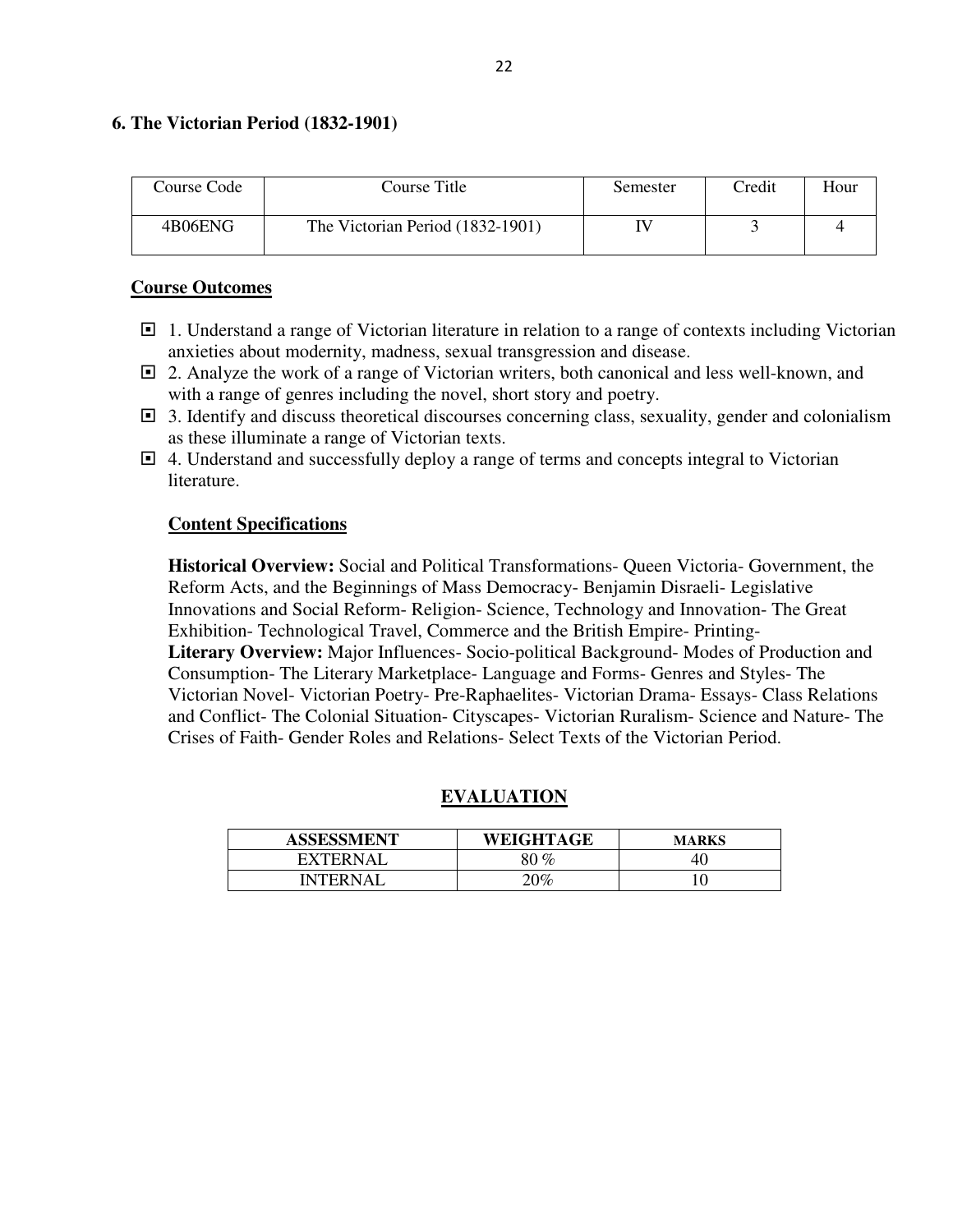| <b>COMPONENT</b>    | WEIGHTAGE | <b>MARKS</b> |
|---------------------|-----------|--------------|
| COMPONENT1          |           |              |
|                     | 50%       | 5            |
| <b>TEST PAPER</b>   |           |              |
| <b>COMPONENT 2</b>  |           |              |
|                     | 25%       | 2.5          |
| <b>ASSIGNMENT</b>   |           |              |
| <b>COMPONENT 3</b>  |           |              |
|                     | 25%       | 2.5          |
| <b>SEMINAR/VIVA</b> |           |              |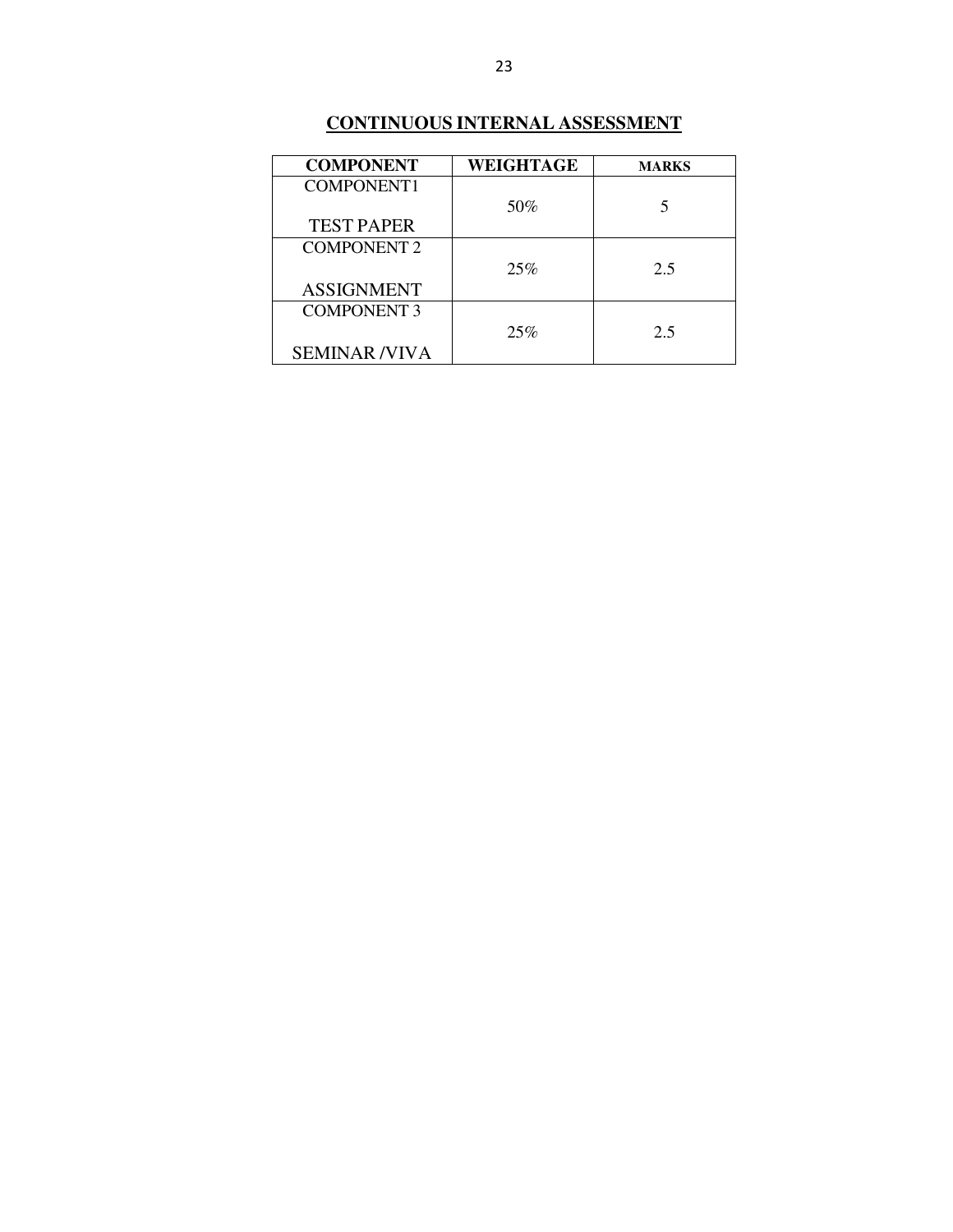### **7. The Early Twentieth Century ((1901-1939)**

| Course Code | Course Title                             | Semester | Credit | Hour |
|-------------|------------------------------------------|----------|--------|------|
| 5B07ENG     | The Early Twentieth Century ((1901-1939) |          |        |      |

#### **Course Outcomes**

- $\Box$  1. Understand the cultural, political, and stylistic protocols of modernism and its various literary movements.
- $\Box$  2. Trace the relationship between political economy, cultural history and production of arts and literature
- 3. Read specimens of major works belonging to the period. **Content Specifications**

**Historical Overview:** Georgian Era- Discords within the Nation- Liberal Reform and the Rise of the Labour- Irish Home Rule- The First World War- Britain between the Wars- Politics, Economy and Social Change-

**Literary Overview:** Modernism- Modes of Production and Consumption- Forms, Genres and Styles of the Period- The First World War and Literature- Women in Society- Feminism and the Suffrage Movement- Psychology and Perception- Cubism- Select Texts of the Period.

### **EVALUATION**

| <b>ASSESSMENT</b> | WEIGHTAGE | MARKS |
|-------------------|-----------|-------|
| <b>EXTERNAL</b>   | ገ $\%$    | 40.   |
| <b>INTERNAI</b>   | $0\%$     |       |

| <b>COMPONENT</b>    | WEIGHTAGE | <b>MARKS</b> |
|---------------------|-----------|--------------|
| COMPONENT1          |           |              |
|                     | 50%       | 5            |
| <b>TEST PAPER</b>   |           |              |
| <b>COMPONENT 2</b>  |           |              |
|                     | 25%       | 2.5          |
| <b>ASSIGNMENT</b>   |           |              |
| <b>COMPONENT 3</b>  |           |              |
|                     | 25%       | 2.5          |
| <b>SEMINAR/VIVA</b> |           |              |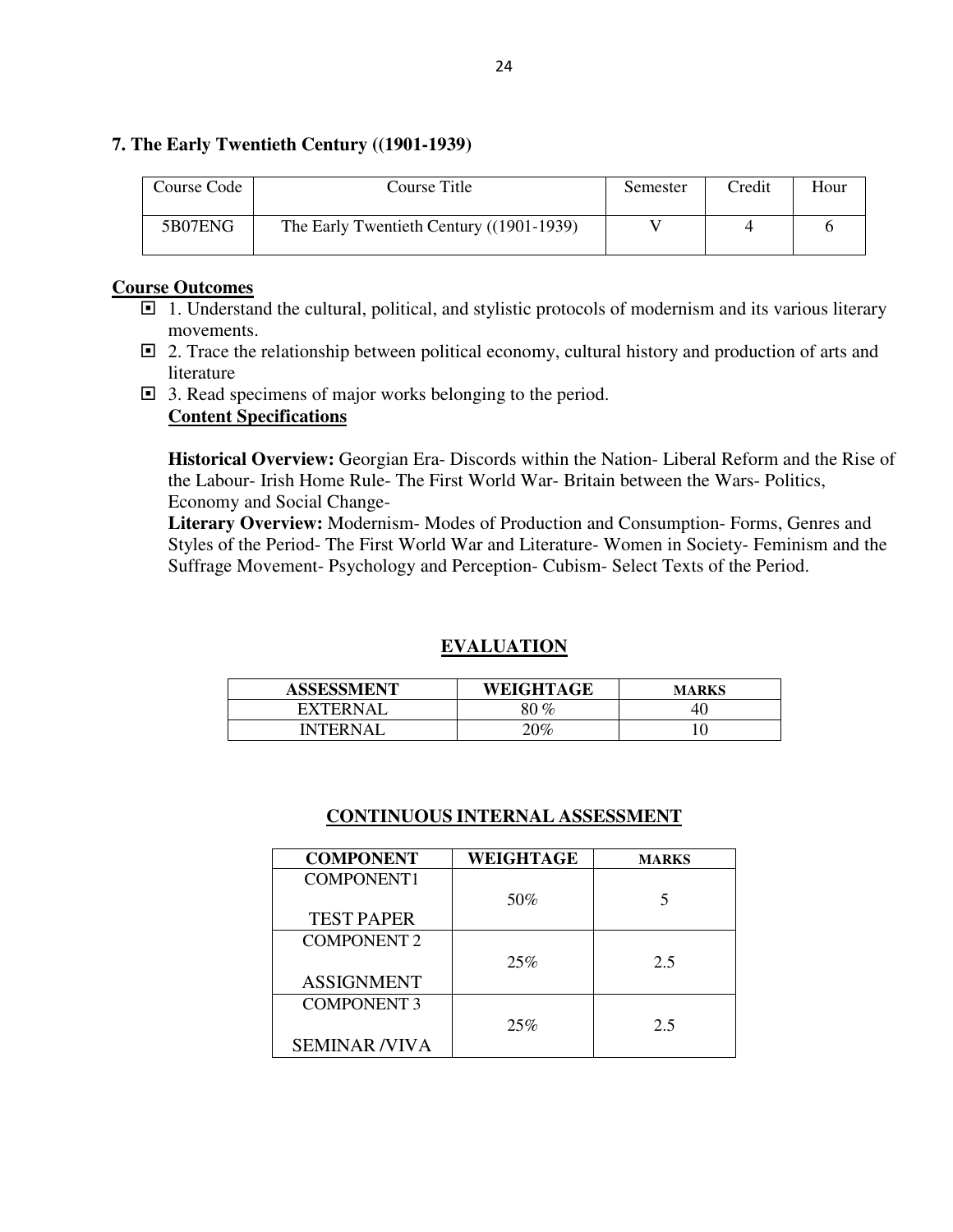| Course<br>Code | Course Title                                                  | Semester | Credit | Hour |
|----------------|---------------------------------------------------------------|----------|--------|------|
| 5B08ENG        | The Late Twentieth and Twenty-First Centuries (1939-<br>2018) |          |        |      |

### **8. The Late Twentieth and Twenty-First Centuries (1939-2015)**

### **Course Outcomes**

- $\Box$  1. Understand the cultural, political, and stylistic protocols of post-modernism and the various literary movements
- $\Box$  2. Understand and apply the basics of the various reading strategies that emerged during the period
- □ 3. Read specimens of major works belonging to the period.

#### **Content Specifications**

**Historical Overview:** Post-War Britain-Social, Political and Economic Change**-**The Welfare State- Culture and Identity- Belief and Thought-

**Literary Overview:** Literature and the Second World War- Realism, Modernism, Post-Modernism- The Twenty-First Century Novel- Post-Colonial English Writing- Modes of Production and Consumption during the Period- English Language- Post-Modern Fiction-Political Drama- Poetry and Diversity- Environmental Concerns- Class, Culture and Society-Gender and Sexuality- Empire, Race and National Identity- Select Texts of the Period.

### **EVALUATION**

| <b>ASSESSMENT</b> | WEIGHTAGE              | <b>MARKS</b> |
|-------------------|------------------------|--------------|
| EXTERNAI          | $\gamma_{\mathcal{O}}$ | -40.         |
| <b>INTERNAL</b>   | $0\%$                  |              |

| <b>COMPONENT</b>    | WEIGHTAGE | <b>MARKS</b> |
|---------------------|-----------|--------------|
| <b>COMPONENT1</b>   |           |              |
|                     | 50%       |              |
| <b>TEST PAPER</b>   |           |              |
| <b>COMPONENT 2</b>  |           |              |
|                     | 25%       | 2.5          |
| <b>ASSIGNMENT</b>   |           |              |
| <b>COMPONENT 3</b>  |           |              |
|                     | 25%       | 2.5          |
| <b>SEMINAR/VIVA</b> |           |              |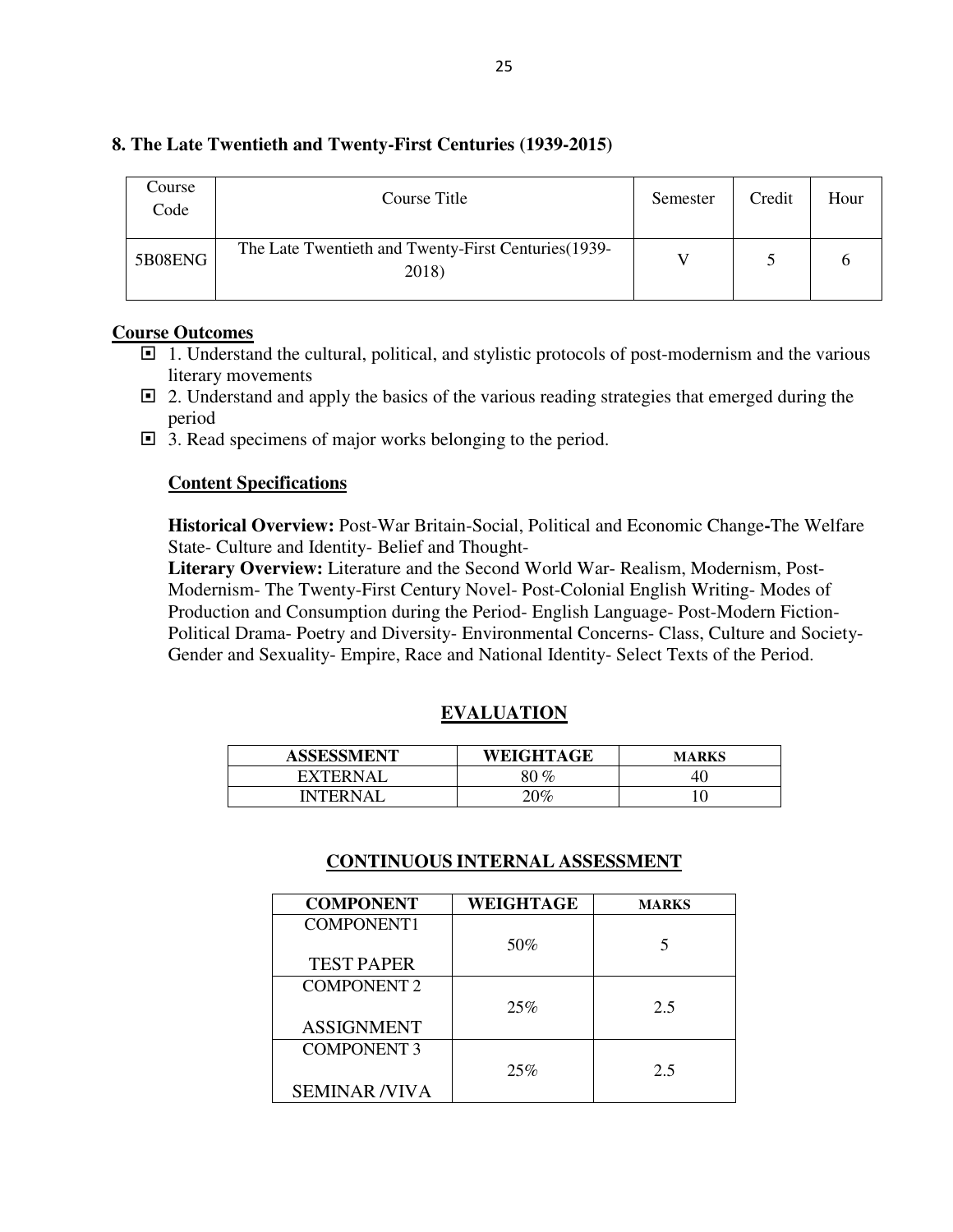#### **9. Postcolonial Literatures in English**

| Course Code | Course Title                        | Semester | <b>Tredit</b> | Hour |
|-------------|-------------------------------------|----------|---------------|------|
| 5B09ENG     | Postcolonial Literatures in English |          |               |      |

### **Course Outcomes**

- $\Box$  1. Understand the meaning, scope and issues related to the term postcolonial.
- □ 2. Read specimens of major works belonging to the genre.
- 3. Familiarise with the cardinal concepts of postcolonial theory.

### **Content Specifications**

**Historical Overview:** The British Empire- Orientalism- Motifs of the Empire- Maritime Power-Multiple Empires- The Scramble for Africa- Decolonisation- Neo-Colonialism-

**Literary Overview:** Defining Postcolonial Literature- Types of Colonies- Local Cultures-Modernism, Christianity and the Bible- Writing Back- Canon- Select Texts from Postcolonial Writings.

## **EVALUATION**

| <b>ASSESSMENT</b> | WEIGHTAGE | <b>MARKS</b> |
|-------------------|-----------|--------------|
| <b>EXTERNAL</b>   | 80 %      | -40          |
| INTERN A I        | $20\%$    |              |

| <b>COMPONENT</b>    | WEIGHTAGE | <b>MARKS</b> |
|---------------------|-----------|--------------|
| <b>COMPONENT1</b>   |           |              |
|                     | 50%       |              |
| <b>TEST PAPER</b>   |           |              |
| <b>COMPONENT 2</b>  |           |              |
|                     | 25%       | 2.5          |
| <b>ASSIGNMENT</b>   |           |              |
| <b>COMPONENT 3</b>  |           |              |
|                     | 25%       | 2.5          |
| <b>SEMINAR/VIVA</b> |           |              |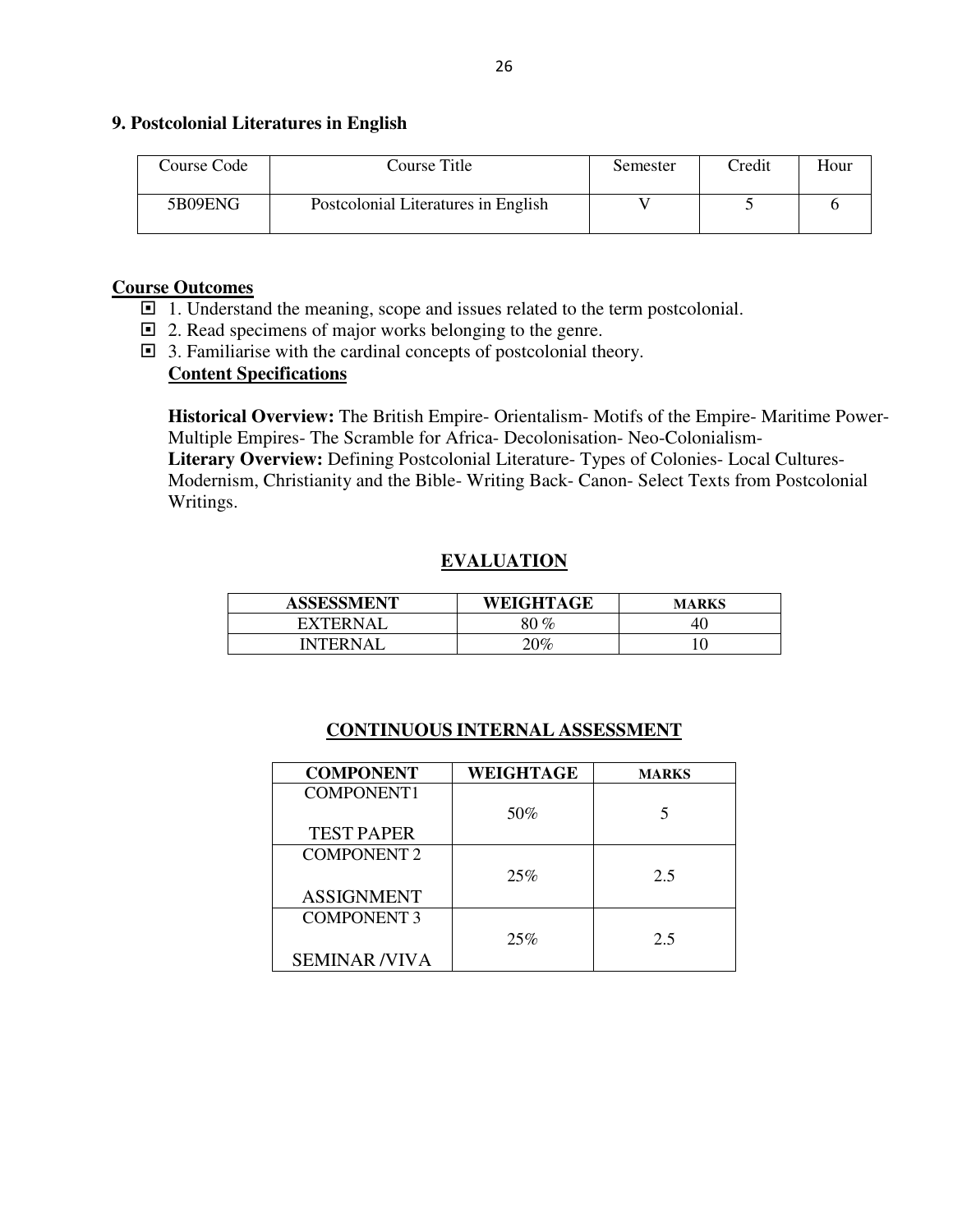### **10. Linguistics**

| Course Code | Course Title | Semester | Credit | Hour |
|-------------|--------------|----------|--------|------|
| 5B10ENG     | Linguistics  |          |        |      |

### **Course Outcomes**

- 1. Learn the theories regarding origin, development and history of languages.
- 2. Familiarise with the cardinal concepts related to "linguistics".
- $\Box$  3. Understand the modern directions in linguistic studies.

### **EVALUATION**

| <b>ASSESSMENT</b> | WEIGHTAGE | <b>MARKS</b> |
|-------------------|-----------|--------------|
| <b>FXTFRNAI</b>   | 80 %      | 40           |
| [NTERNAI          | $20\%$    |              |

| <b>COMPONENT</b>    | WEIGHTAGE | <b>MARKS</b> |
|---------------------|-----------|--------------|
| <b>COMPONENT1</b>   |           |              |
|                     | 50%       |              |
| <b>TEST PAPER</b>   |           |              |
| <b>COMPONENT 2</b>  |           |              |
|                     | 25%       | 2.5          |
| <b>ASSIGNMENT</b>   |           |              |
| <b>COMPONENT 3</b>  |           |              |
|                     | 25%       | 2.5          |
| <b>SEMINAR/VIVA</b> |           |              |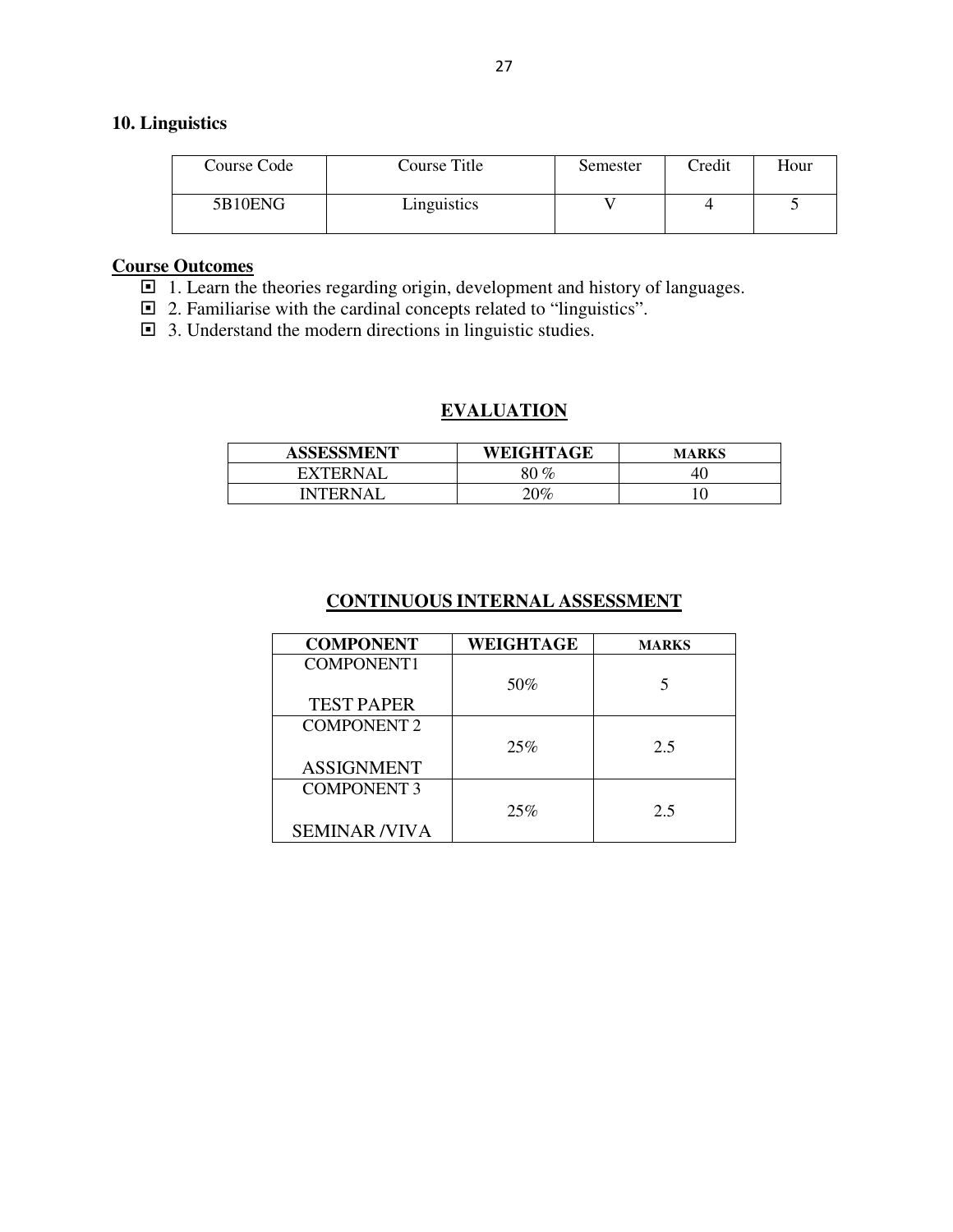# **11. Project**

| Course Code | Course Title | Semester | Credit | Hour |
|-------------|--------------|----------|--------|------|
| 6B11ENG     | Project      |          |        |      |

### **Course Outcomes**

- $\Box$  1. Learn and apply specific documentation styles and methodological formalities.
- □ 2. Critically engage with a literary theme or topic.
- $\Box$  3. Understand the basic formalities regarding research in humanities.

### **EVALUATION**

| <b>ASSESSMENT</b> | <b>WEIGHTAGE</b> | <b>MARKS</b> |
|-------------------|------------------|--------------|
| <b>EXTERNAI</b>   | 75%              |              |
| <b>INTERNAL</b>   | 25%              | - 1          |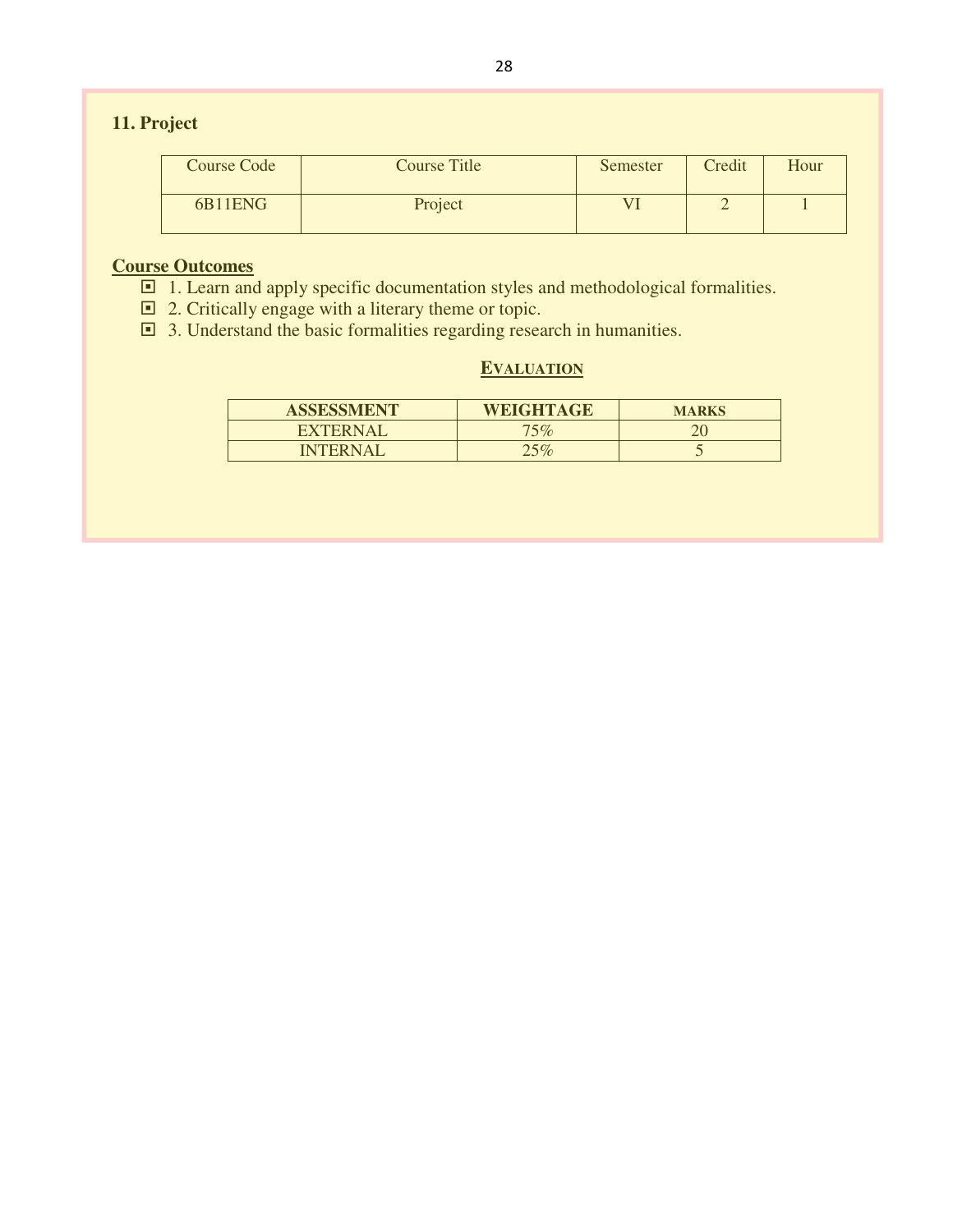### **12. Critical Theory**

| Course Code | Course Title    | Semester | Credit | Hour |
|-------------|-----------------|----------|--------|------|
| 6B12ENG     | Critical Theory |          |        |      |

### **Course Outcomes**

- $\Box$  1. Understand the basics of various theoretical positions in literary and culture studies.
- $\Box$  2. Apply specific theoretical insights into the study of specific works of art as well as cultural articulations.
- 3. Understand the ideological assumptions underlying common-sense notions and canon formation.

### **EVALUATION**

| <b>ASSESSMENT</b> | WEIGHTAGE | <b>MARKS</b> |
|-------------------|-----------|--------------|
| EXTERNAL          | 80 %      | 40           |
| <b>NTFRNAI</b>    | $0\%$     |              |

| <b>COMPONENT</b>    | WEIGHTAGE | <b>MARKS</b> |
|---------------------|-----------|--------------|
| <b>COMPONENT1</b>   |           |              |
|                     | 50%       |              |
| <b>TEST PAPER</b>   |           |              |
| <b>COMPONENT 2</b>  |           |              |
|                     | 25%       | 2.5          |
| <b>ASSIGNMENT</b>   |           |              |
| <b>COMPONENT 3</b>  |           |              |
|                     | 25%       | 2.5          |
| <b>SEMINAR/VIVA</b> |           |              |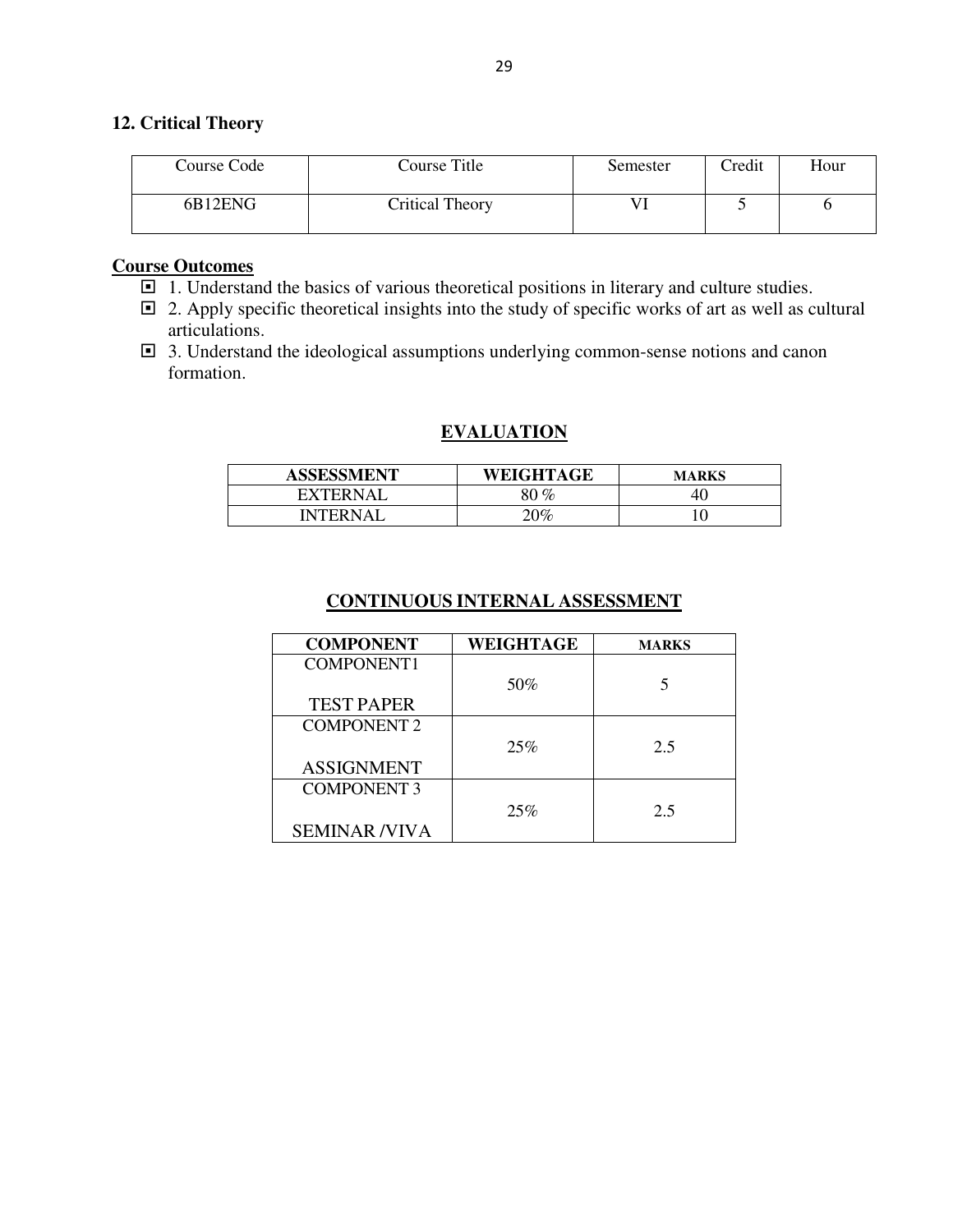### **13. Women's Writing**

| Course Code | Course Title    | Semester | Credit | Hour |
|-------------|-----------------|----------|--------|------|
| 6B13ENG     | Women's Writing |          |        |      |

### **Course Outcomes**

- 1. Understand women's writing as a specific genre.
- □ 2. Appreciate the variety in women's literature and the correlation between such variety and specific socio-political contexts.
- 3. Understand the various dialogic positions within women's writing.

### **EVALUATION**

| <b>ASSESSMENT</b> | WEIGHTAGE | <b>MARKS</b> |
|-------------------|-----------|--------------|
| <b>EXTERNAL</b>   | $0\%$     | 40.          |
| <b>INTERNAL</b>   | $20\%$    |              |

| <b>COMPONENT</b>    | <b>WEIGHTAGE</b> | <b>MARKS</b> |
|---------------------|------------------|--------------|
| <b>COMPONENT1</b>   |                  |              |
|                     | 50%              |              |
| <b>TEST PAPER</b>   |                  |              |
| <b>COMPONENT 2</b>  |                  |              |
|                     | 25%              | 2.5          |
| <b>ASSIGNMENT</b>   |                  |              |
| <b>COMPONENT 3</b>  |                  |              |
|                     | 25%              | 2.5          |
| <b>SEMINAR/VIVA</b> |                  |              |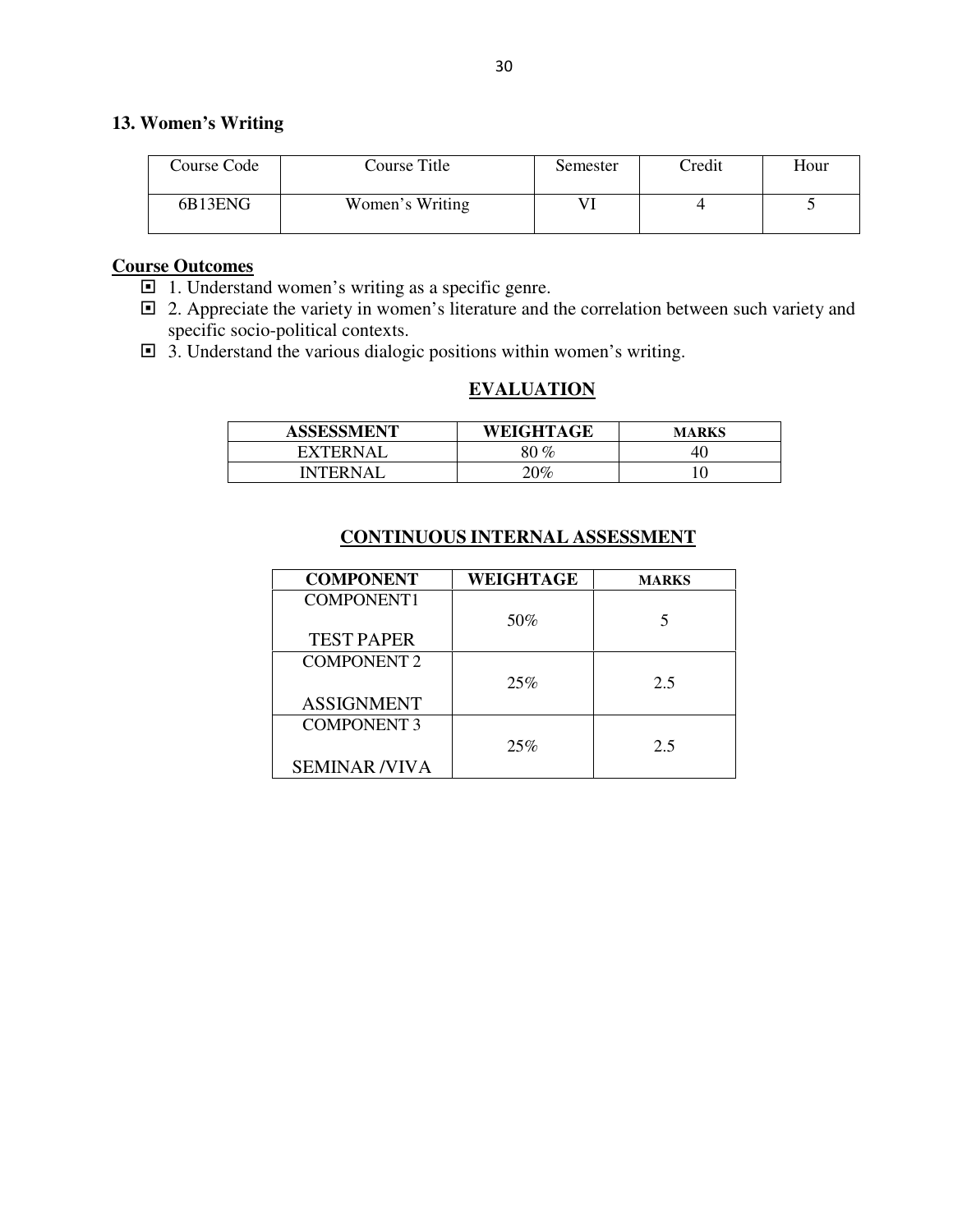### **14. Indian Writing in English**

| Course Code | Course Title              | Semester | Credit | Hour |
|-------------|---------------------------|----------|--------|------|
| 6B14ENG     | Indian Writing in English |          |        |      |

### **Course Outcomes**

- 1. Understand Indian Writing in English as a specific genre based on certain common sociopolitical contexts.
- □ 2. Understand the various dialogic positions within Indian Writing in English.
- 3.Understand the regional diversities and thematic plurality of IWE.

### **EVALUATION**

| <b>ASSESSMENT</b> | WEIGHTAGE | <b>MARKS</b> |
|-------------------|-----------|--------------|
| <b>FXTFRNAI</b>   | ) $\%$    |              |
| <b>INTERNAL</b>   | ነበ‰       |              |

### **CONTINUOUS INTERNAL ASSESSMENT**

| <b>COMPONENT</b>    | WEIGHTAGE | <b>MARKS</b> |
|---------------------|-----------|--------------|
| <b>COMPONENT1</b>   |           |              |
|                     | 50%       | 5            |
| <b>TEST PAPER</b>   |           |              |
| <b>COMPONENT 2</b>  |           |              |
|                     | 25%       | 2.5          |
| <b>ASSIGNMENT</b>   |           |              |
| <b>COMPONENT 3</b>  |           |              |
|                     | 25%       | 2.5          |
| <b>SEMINAR/VIVA</b> |           |              |

#### **15. Film Studies**

| ourse <sup>1</sup><br>Code | Title<br>Course | Semester | $\bullet$<br>Credit | Hour |
|----------------------------|-----------------|----------|---------------------|------|
|                            |                 |          |                     |      |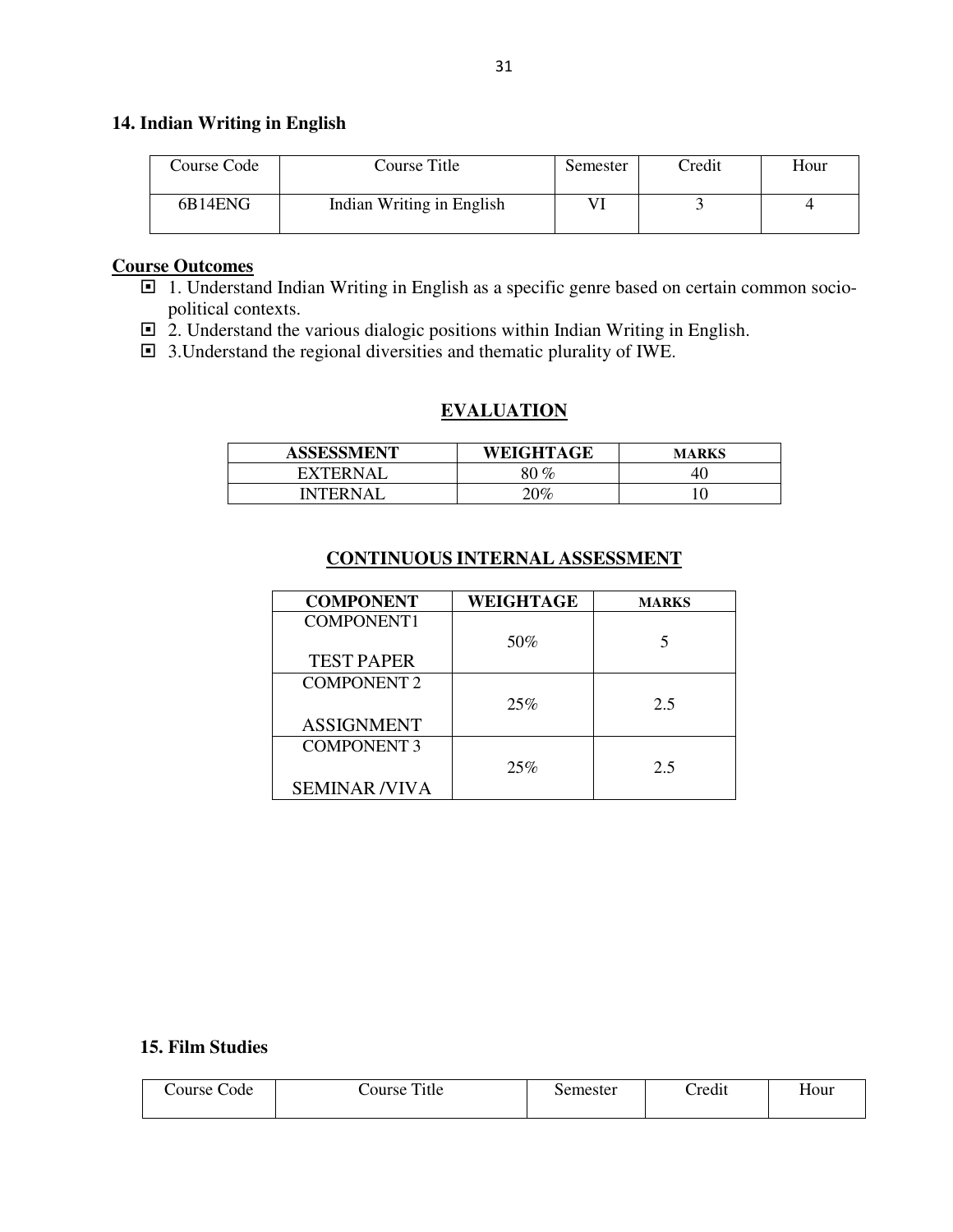| 15C <sub>2</sub><br>0D I J | $\cdot$<br>$\mathbf{r}$<br><b>Film Studies</b> | - |  |
|----------------------------|------------------------------------------------|---|--|
|                            |                                                |   |  |

### **Course Outcomes**

- □ 1. Learn the basic terminology, technical aspects, and the major movements in the history of cinema.
- □ 2. Watch select movies and analyse them with an eye on technical, thematic and socio-political aspects.
- 3. Develop basic knowledge and familiarity with the various trends in Indian cinema.

| <b>ASSESSMENT</b> | WEIGHTAGE | <b>MARKS</b> |
|-------------------|-----------|--------------|
| EXTERNAL          | 80 %      | 40           |
| <b>INTERNAI</b>   | '0%       |              |

### **CONTINUOUS INTERNAL ASSESSMENT**

| <b>COMPONENT</b>    | WEIGHTAGE | <b>MARKS</b> |
|---------------------|-----------|--------------|
| COMPONENT1          |           |              |
|                     | 50%       |              |
| <b>TEST PAPER</b>   |           |              |
| <b>COMPONENT 2</b>  |           |              |
|                     | 25%       | 2.5          |
| <b>ASSIGNMENT</b>   |           |              |
| <b>COMPONENT 3</b>  |           |              |
|                     | 25%       | 2.5          |
| <b>SEMINAR/VIVA</b> |           |              |

# **(DISCILPINE SPECIFIC ELECTIVE COURSES)**

| Sem.   Course Code | <b>Title of the Course</b> | H/W | <b>Credits</b> |
|--------------------|----------------------------|-----|----------------|
|                    |                            |     |                |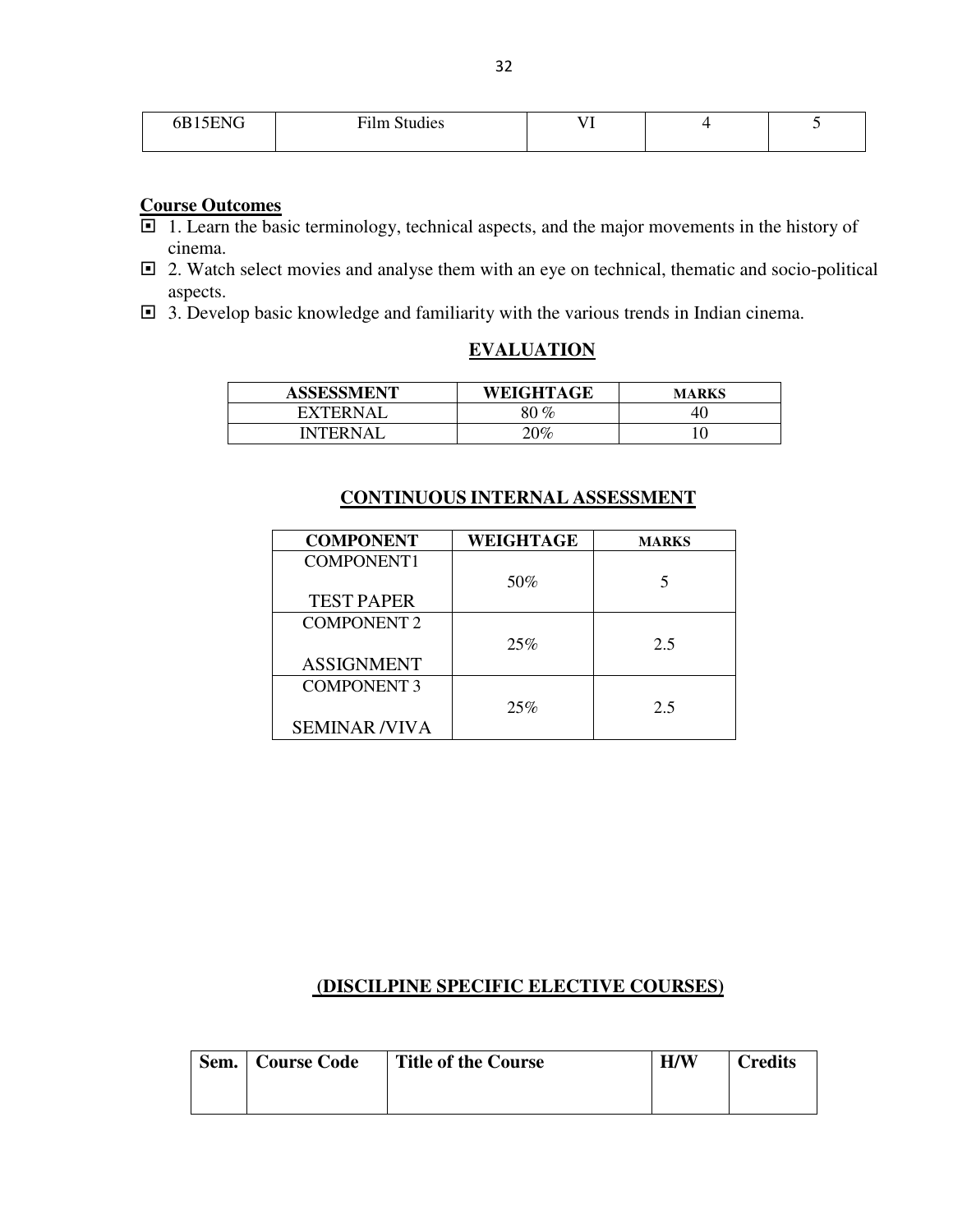| 6B16 ENG-A | World Literature in Translation |  |
|------------|---------------------------------|--|
| 6B16 ENG-B | Indian Writing in Translation   |  |
| 6B16 ENG-C | Writing for Media               |  |

# **EVALUATION**

| <b>ASSESSMENT</b>                           | <b>WEIGHTAGE</b> | <b>MARKS</b> |
|---------------------------------------------|------------------|--------------|
| <b>XTFRNAI</b><br>$\mathbf{F} \mathbf{Y}^r$ | $80\,\%$         | 4U           |
| NTEDNA <sup>.</sup>                         | $0\%$            | ν            |

### **CONTINUOUS INTERNAL ASSESSMENT**

| <b>COMPONENT</b>    | WEIGHTAGE | <b>MARKS</b> |
|---------------------|-----------|--------------|
| COMPONENT1          |           |              |
|                     | 50%       |              |
| <b>TEST PAPER</b>   |           |              |
| <b>COMPONENT 2</b>  |           |              |
|                     | 25%       | 2.5          |
| <b>ASSIGNMENT</b>   |           |              |
| <b>COMPONENT 3</b>  |           |              |
|                     | 25%       | 2.5          |
| <b>SEMINAR/VIVA</b> |           |              |

# **PART– 3 (GENERIC ELECTIVE COURSES IN ENGLISH)**

| <b>Semester</b> | <b>Course Code</b> | <b>Name of the Course</b>            | H/W | <b>Credits</b> | <b>EXAM</b><br>HRS |
|-----------------|--------------------|--------------------------------------|-----|----------------|--------------------|
|                 | 5D01 ENG           | <b>English for Competitive Exams</b> |     |                |                    |
|                 | 5D02 ENG           | <b>Film Studies</b>                  |     |                |                    |